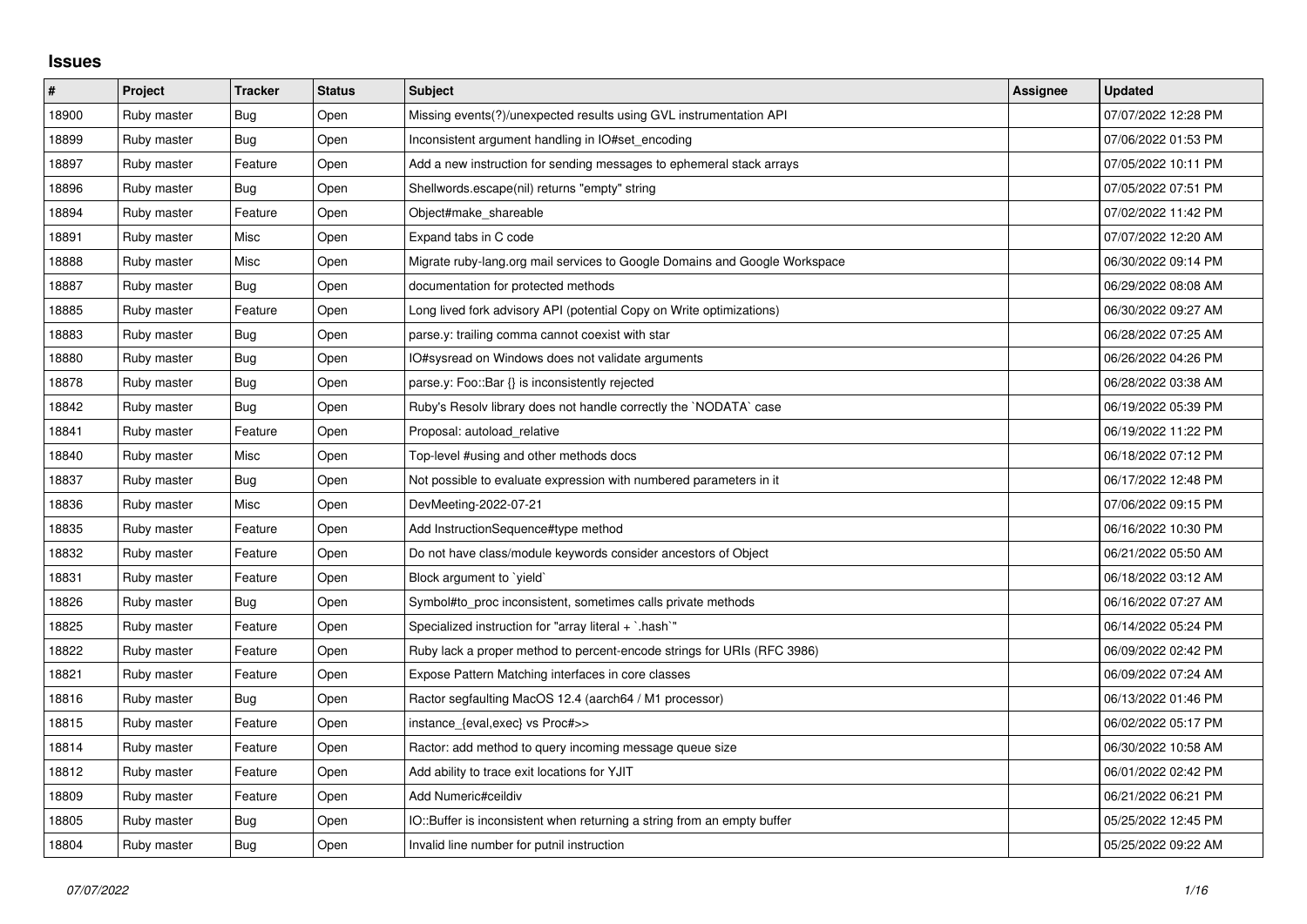| $\sharp$ | Project     | <b>Tracker</b> | <b>Status</b> | <b>Subject</b>                                                                                                     | Assignee | <b>Updated</b>      |
|----------|-------------|----------------|---------------|--------------------------------------------------------------------------------------------------------------------|----------|---------------------|
| 18799    | Ruby master | Bug            | Open          | Refinement#import_methods vs attr_reader                                                                           |          | 05/25/2022 06:50 AM |
| 18798    | Ruby master | Feature        | Open          | 'UnboundMethod#==' with inherited classes                                                                          |          | 05/25/2022 12:32 AM |
| 18797    | Ruby master | <b>Bug</b>     | Open          | Third argument to Regexp.new is a bit broken                                                                       |          | 05/23/2022 10:11 AM |
| 18796    | Ruby master | <b>Bug</b>     | Open          | GC compaction gets stuck on Mac OS when a debugger is attached                                                     |          | 06/08/2022 08:25 AM |
| 18795    | Ruby master | Bug            | Open          | Verbose GC debug output with -DRGENGC_DEBUG=5 causes a crash                                                       |          | 06/08/2022 08:24 AM |
| 18794    | Ruby master | <b>Bug</b>     | Open          | Windows - intermittent SEGV TestObjSpace#test_reachable_objects_during_iteration                                   |          | 06/30/2022 11:13 PM |
| 18789    | Ruby master | Bug            | Open          | make test-bundled-gems failed after make install                                                                   |          | 05/18/2022 01:01 AM |
| 18784    | Ruby master | <b>Bug</b>     | Open          | `FileUtils.rm_f` and `FileUtils.rm_rf` should not mask exceptions                                                  |          | 05/16/2022 09:04 AM |
| 18783    | Ruby master | <b>Bug</b>     | Open          | OptionParser should recognize "-" as an optional argument                                                          |          | 05/19/2022 12:15 AM |
| 18782    | Ruby master | Bug            | Open          | Race conditions in autoload when loading the same feature with multiple threads.                                   |          | 05/18/2022 09:22 PM |
| 18780    | Ruby master | <b>Bug</b>     | Open          | Incorrect binding receiver for C API rb_eval_string()                                                              |          | 06/15/2022 12:14 AM |
| 18776    | Ruby master | Feature        | Open          | <b>Object Shapes</b>                                                                                               |          | 05/13/2022 01:11 AM |
| 18774    | Ruby master | Feature        | Open          | Add Queue#pop(timeout:)                                                                                            |          | 05/20/2022 12:27 AM |
| 18770    | Ruby master | Bug            | Open          | Inconsistent behavior of IO/StringIO's each methods when called with nil as a separator, limit and chomp:<br>true  |          | 06/06/2022 05:38 PM |
| 18768    | Ruby master | Bug            | Open          | Inconsistent behavior of IO, StringIO and String each_line methods when return paragraph and chomp: true<br>passed |          | 06/10/2022 03:46 PM |
| 18767    | Ruby master | Bug            | Open          | IO.foreach hangs up when passes limit=0                                                                            |          | 06/18/2022 02:56 AM |
| 18764    | Ruby master | <b>Bug</b>     | Open          | Build Error when Using msys2-mingw64 and Ruby 3.2                                                                  |          | 05/10/2022 06:48 AM |
| 18763    | Ruby master | Bug            | Open          | The configure option "--with-openssl-dir" has lower precedence than pkg-config                                     |          | 05/11/2022 11:39 AM |
| 18762    | Ruby master | Feature        | Open          | Add an Array#undigits that compliments Integer#digits                                                              |          | 05/03/2022 08:08 PM |
| 18760    | Ruby master | Bug            | Open          | Ractors vs "skynet" microbenchmark                                                                                 |          | 05/02/2022 11:36 PM |
| 18759    | Ruby master | Bug            | Open          | snapshot-ruby_2_7: test failure on macos-12                                                                        |          | 04/28/2022 12:18 AM |
| 18758    | Ruby master | <b>Bug</b>     | Open          | Ruby fails to build on M1 Mac when x86 Homebrew is installed                                                       |          | 04/28/2022 03:19 PM |
| 18757    | Ruby master | Feature        | Open          | Introduce %R percent literal for anchored regular expression patterns                                              |          | 04/27/2022 05:30 PM |
| 18751    | Ruby master | Bug            | Open          | Regression on master for Method#== when comparing public with private method                                       |          | 05/18/2022 01:27 AM |
| 18743    | Ruby master | <b>Bug</b>     | Open          | Enumerator#next / peek re-use each others stacktraces                                                              |          | 04/19/2022 02:42 PM |
| 18740    | Ruby master | <b>Bug</b>     | Open          | Use of rightward assignment changes line number needed for line-targeted TracePoint                                |          | 04/27/2022 09:56 AM |
| 18738    | Ruby master | Bug            | Open          | IRB can't recognize heredoc after words                                                                            |          | 04/18/2022 12:00 AM |
| 18737    | Ruby master | <b>Bug</b>     | Open          | Windows 'require' is case independent                                                                              |          | 04/22/2022 06:18 PM |
| 18736    | Ruby master | Feature        | Open          | self-p for method chain                                                                                            |          | 04/15/2022 11:09 AM |
| 18733    | Ruby master | Bug            | Open          | Ruby GC problems cause performance issue with Ractor                                                               |          | 04/15/2022 09:13 AM |
| 18731    | Ruby master | <b>Bug</b>     | Open          | Parallel test-all sometimes does not run at all some tests                                                         |          | 04/23/2022 12:58 PM |
| 18725    | Ruby master | Misc           | Open          | IO#write and IO#wait_writable block for write pipe if read pipe is closed in other thread on OpenBSD               |          | 04/13/2022 11:20 PM |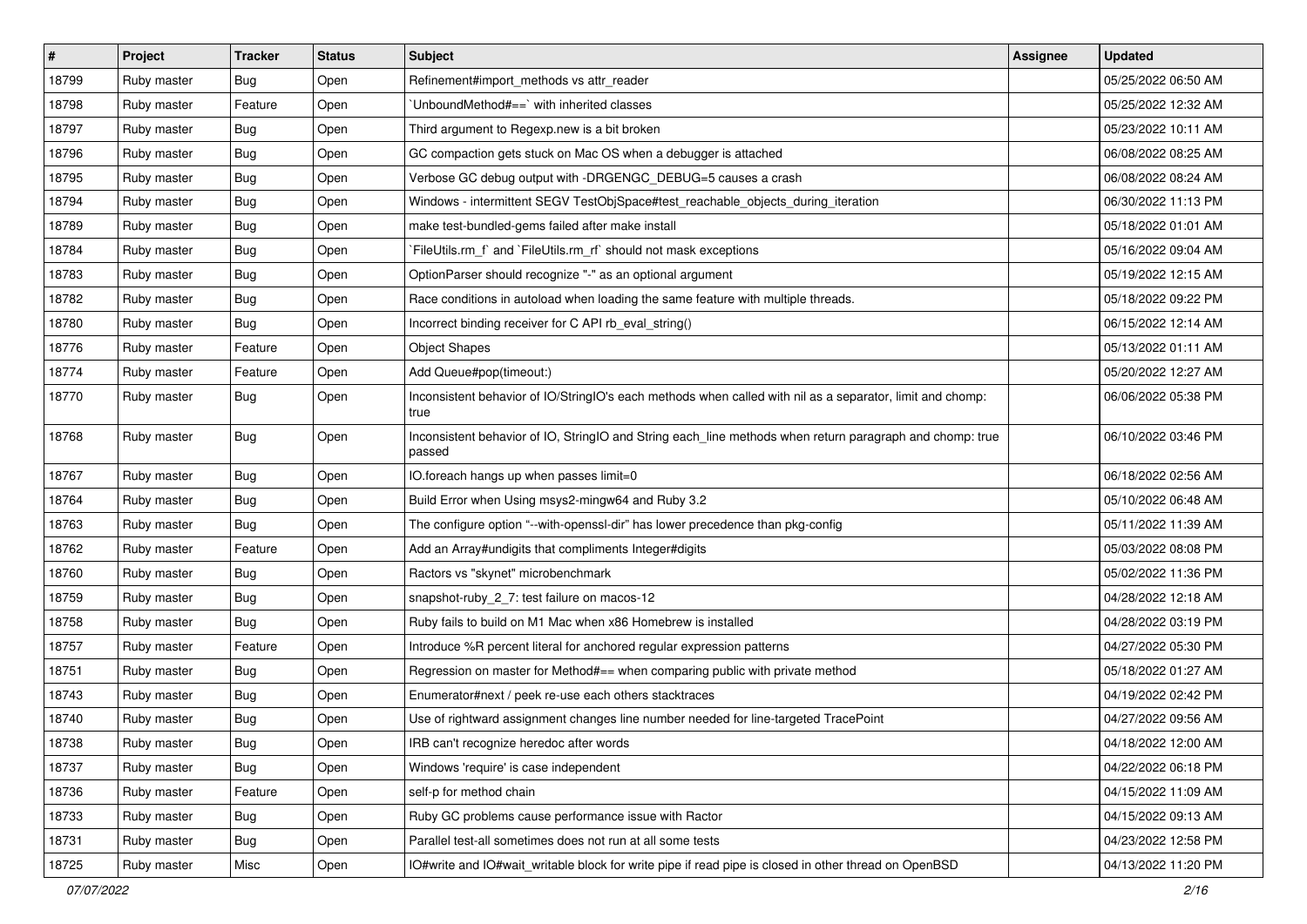| #     | <b>Project</b> | <b>Tracker</b> | <b>Status</b> | <b>Subject</b>                                                                            | <b>Assignee</b> | <b>Updated</b>      |
|-------|----------------|----------------|---------------|-------------------------------------------------------------------------------------------|-----------------|---------------------|
| 18690 | Ruby master    | Feature        | Open          | Allow `Kernel#then` to take arguments                                                     |                 | 05/10/2022 06:16 PM |
| 18686 | Ruby master    | <b>Bug</b>     | Open          | Regexp supporting unexpected age properties in Ruby < 3.2                                 |                 | 04/08/2022 06:52 PM |
| 18685 | Ruby master    | Feature        | Open          | Enumerator.product: Cartesian product of enumerables                                      |                 | 04/26/2022 07:02 AM |
| 18683 | Ruby master    | Feature        | Open          | Allow to create hashes with a specific capacity.                                          |                 | 04/22/2022 02:34 PM |
| 18678 | Ruby master    | Bug            | Open          | Crash on Mac - vm_call0_cfunc_with_frame                                                  |                 | 05/26/2022 05:40 PM |
| 18675 | Ruby master    | Feature        | Open          | Add new exception class for resolv timeouts                                               |                 | 04/01/2022 11:22 PM |
| 18674 | Ruby master    | <b>Bug</b>     | Open          | Build failure `make up` with WSL2                                                         |                 | 04/01/2022 08:51 AM |
| 18668 | Ruby master    | Feature        | Open          | Merge `io-nonblock` gems into core                                                        |                 | 04/21/2022 10:02 AM |
| 18661 | Ruby master    | <b>Bug</b>     | Open          | Net::HTTP behavior changed between 2.6 and 3.1 on windows.                                |                 | 03/25/2022 01:57 PM |
| 18659 | Ruby master    | Feature        | Open          | Create a Binding at the time of an exception and make it available to Rescue              |                 | 03/25/2022 10:55 AM |
| 18657 | Ruby master    | Bug            | Open          | IRB raises exception when stdout is a pipe                                                |                 | 06/08/2022 03:34 PM |
| 18647 | Ruby master    | Feature        | Open          | Non-recursive option for iseq-targeted Tracepoints in ruby 2.6+                           |                 | 03/18/2022 09:41 AM |
| 18644 | Ruby master    | Feature        | Open          | Coerce anything callable to a Proc                                                        |                 | 06/18/2022 05:28 PM |
| 18642 | Ruby master    | Feature        | Open          | Named ripper fields                                                                       |                 | 05/12/2022 01:37 PM |
| 18640 | Ruby master    | Feature        | Open          | default empty string argument for `String#sub` and `String#sub!`, e.g. `"hello".sub("I")` |                 | 03/19/2022 02:33 AM |
| 18630 | Ruby master    | Feature        | Open          | Introduce general `IO#timeout` and `IO#timeout=`for all (non-)blocking operations.        |                 | 04/21/2022 09:36 AM |
| 18622 | Ruby master    | <b>Bug</b>     | Open          | const_get still looks in Object, while lexical constant lookup no longer does             |                 | 04/22/2022 11:26 AM |
| 18617 | Ruby master    | Feature        | Open          | Allow multiples keys in Hash#[] acting like Hash#dig                                      |                 | 03/10/2022 01:36 PM |
| 18616 | Ruby master    | <b>Bug</b>     | Open          | Error with clang(1) on MacOS due to __declspec()                                          |                 | 03/09/2022 10:50 AM |
| 18608 | Ruby master    | <b>Bug</b>     | Open          | 'require': cannot load such file -- ripper (LoadError) after 'make distclean'             |                 | 05/27/2022 04:10 AM |
| 18605 | Ruby master    | <b>Bug</b>     | Open          | Fails to run on (newer) 32bit Windows with ucrt                                           |                 | 04/01/2022 07:52 AM |
| 18603 | Ruby master    | Feature        | Open          | Allow syntax like obj.method(arg)=value                                                   |                 | 02/27/2022 05:04 PM |
| 18597 | Ruby master    | Feature        | Open          | Strings need a named method like 'dup' that doesn't duplicate if receiver is mutable      |                 | 02/26/2022 11:56 PM |
| 18594 | Ruby master    | Feature        | Open          | Add a #to h method on URI:: Generic                                                       |                 | 03/31/2022 01:18 PM |
| 18593 | Ruby master    | Feature        | Open          | Add back URI.escape                                                                       |                 | 02/18/2022 07:45 PM |
| 18587 | Ruby master    | Misc           | Open          | What was the reason behind Ruby choosing SipHash for Hash?                                |                 | 02/17/2022 12:02 AM |
| 18583 | Ruby master    | Feature        | Open          | Pattern-matching: API for custom unpacking strategies?                                    |                 | 03/17/2022 01:10 PM |
| 18580 | Ruby master    | Bug            | Open          | Range#include? inconsistency for beginless String ranges                                  |                 | 03/09/2022 10:22 PM |
| 18576 | Ruby master    | Feature        | Open          | Rename `ASCII-8BIT` encoding to `BINARY`                                                  |                 | 03/17/2022 03:06 PM |
| 18573 | Ruby master    | Feature        | Open          | Object#pack1                                                                              |                 | 02/08/2022 08:51 AM |
| 18568 | Ruby master    | Feature        | Open          | Explore lazy RubyGems boot to reduce need for --disable-gems                              |                 | 02/17/2022 07:15 AM |
| 18559 | Ruby master    | Feature        | Open          | Allocation tracing: Objects created by the parser are attributed to Kernel.require        |                 | 06/28/2022 12:21 PM |
| 18554 | Ruby master    | Feature        | Open          | Move unicode_normalize to a default gem                                                   |                 | 01/31/2022 05:51 PM |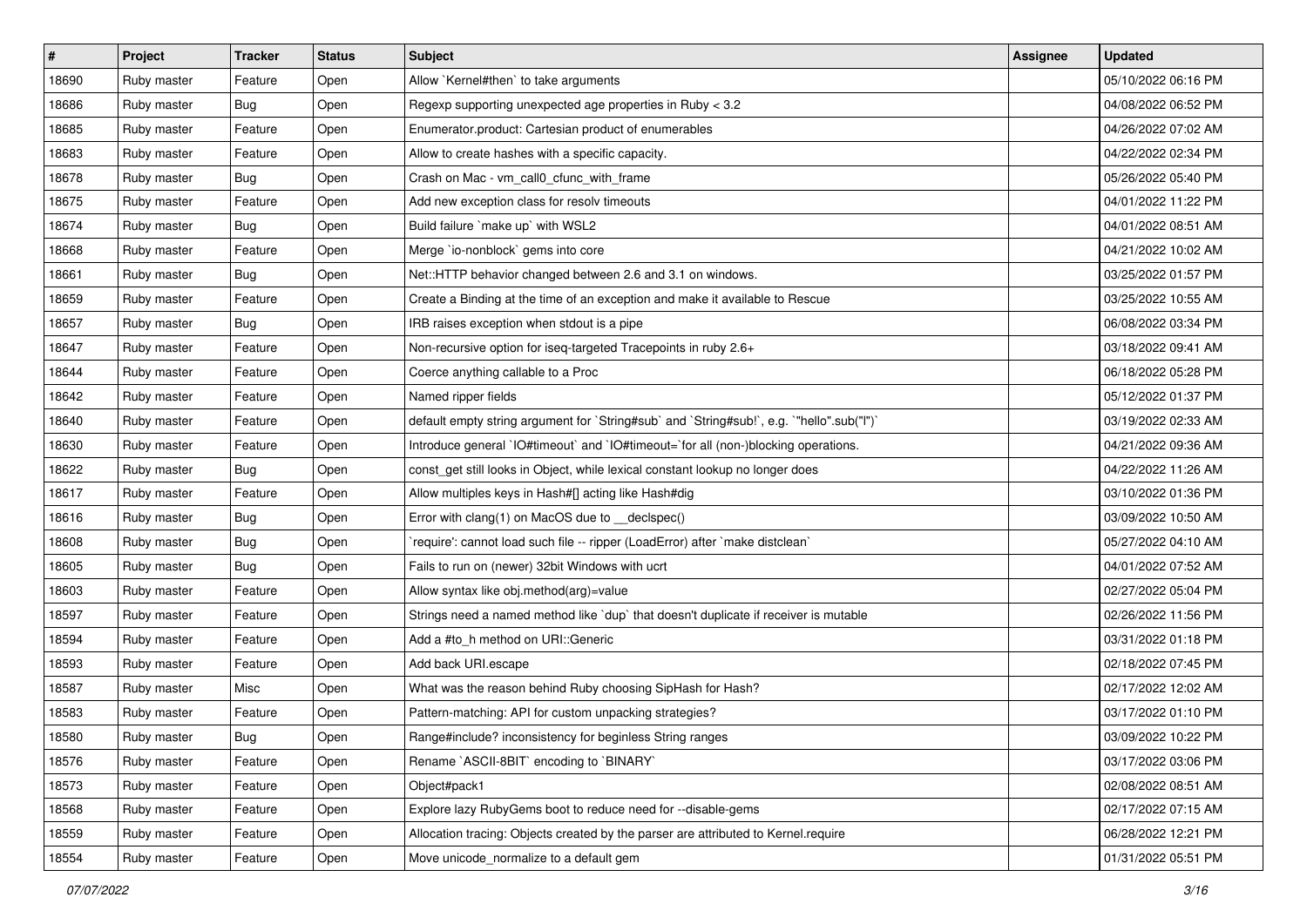| #     | Project     | <b>Tracker</b> | <b>Status</b> | <b>Subject</b>                                                                                              | <b>Assignee</b> | <b>Updated</b>      |
|-------|-------------|----------------|---------------|-------------------------------------------------------------------------------------------------------------|-----------------|---------------------|
| 18551 | Ruby master | Feature        | Open          | Make Range#reverse_each to raise an exception if endless                                                    |                 | 01/28/2022 11:13 PM |
| 18518 | Ruby master | <b>Bug</b>     | Open          | NoMemoryError + [FATAL] failed to allocate memory for twice 1 << large                                      |                 | 01/28/2022 01:40 PM |
| 18515 | Ruby master | Feature        | Open          | Add Range#reverse_each implementation for performance                                                       |                 | 01/31/2022 02:23 AM |
| 18510 | Ruby master | <b>Bug</b>     | Open          | Unexpected waiting for console when starting ruby on windows                                                |                 | 01/23/2022 02:53 PM |
| 18507 | Ruby master | Bug            | Open          | Incorrect target_os detection in configure script                                                           |                 | 01/25/2022 08:57 AM |
| 18506 | Ruby master | <b>Bug</b>     | Open          | make and make install rebuild items every time unnecessarily - sometimes causing races in parallel installs |                 | 01/21/2022 01:46 PM |
| 18498 | Ruby master | Feature        | Open          | Introduce a public WeakKeysMap that compares by equality                                                    |                 | 02/20/2022 04:06 PM |
| 18494 | Ruby master | Feature        | Open          | [RFC] ENV["RUBY_GC_"]= changes GC parameters dynamically                                                    |                 | 01/17/2022 11:15 PM |
| 18492 | Ruby master | Bug            | Open          | `rb_rescue2` inside `rb_protect` segfaults on Windows                                                       |                 | 01/14/2022 03:17 PM |
| 18478 | Ruby master | Feature        | Open          | Module#constant_pairs                                                                                       |                 | 01/11/2022 07:55 PM |
| 18477 | Ruby master | Feature        | Open          | Float#sqrt and Integer#sqrt                                                                                 |                 | 01/11/2022 07:34 PM |
| 18476 | Ruby master | <b>Bug</b>     | Open          | Call to require stuck forever after receiving EAGAIN on writev when running with zeus                       |                 | 02/28/2022 02:55 PM |
| 18473 | Ruby master | <b>Bug</b>     | Open          | Raw data in Socket:: Option#inspect on Amazon Linux 2                                                       |                 | 01/11/2022 02:13 PM |
| 18472 | Ruby master | <b>Bug</b>     | Open          | rb_w32_map_errno is not found on Ruby-3.1.0                                                                 |                 | 01/13/2022 09:59 AM |
| 18463 | Ruby master | Feature        | Open          | Random number generation with xoshiro                                                                       |                 | 02/13/2022 09:12 AM |
| 18462 | Ruby master | Feature        | Open          | Proposal to merge WASI based WebAssembly support                                                            |                 | 03/24/2022 03:05 AM |
| 18457 | Ruby master | <b>Bug</b>     | Open          | ruby 2.7.5 fiddle/types.rb use uint32_t but fiddle/cparser.rb lacks uint32_t                                |                 | 01/03/2022 01:00 PM |
| 18456 | Ruby master | Bug            | Open          | rdoc non-determinism: module includes can be added once or twice to generated .ri                           |                 | 01/01/2022 11:16 PM |
| 18455 | Ruby master | <b>Bug</b>     | Open          | IO#close` has poor performance and difficult to understand semantics.                                       |                 | 04/04/2022 02:02 AM |
| 18454 | Ruby master | <b>Bug</b>     | Open          | YJIT slowing down key Discourse benchmarks                                                                  |                 | 01/04/2022 08:45 AM |
| 18444 | Ruby master | <b>Bug</b>     | Open          | Trapped TSTP causes a locking deadlock in 3.0.3 onward                                                      |                 | 05/26/2022 10:29 PM |
| 18440 | Ruby master | Feature        | Open          | YJIT is enabled if any YJIT tuning options are set                                                          |                 | 12/30/2021 08:17 PM |
| 18438 | Ruby master | Feature        | Open          | Add `Exception#additional_message` to show additional error information                                     |                 | 02/07/2022 02:55 AM |
| 18435 | Ruby master | <b>Bug</b>     | Open          | Calling `protected` on ancestor method changes result of `instance_methods(false)`                          |                 | 06/09/2022 10:23 AM |
| 18429 | Ruby master | <b>Bug</b>     | Open          | Configure ruby-3.0.3 on Solaris 10 Unknown keyword 'URL' in './ruby.tmp.pc'                                 |                 | 01/18/2022 09:15 PM |
| 18423 | Ruby master | Feature        | Open          | Installing stable versions like 3.0.3 from source generates fatal error by make                             |                 | 12/23/2021 11:44 PM |
| 18420 | Ruby master | Misc           | Open          | Question about how to handle IO.pipe reader and writer when forking                                         |                 | 12/22/2021 12:04 AM |
| 18418 | Ruby master | Feature        | Open          | Add Net::HTTP#security_level=                                                                               |                 | 12/19/2021 11:58 AM |
| 18413 | Ruby master | Bug            | Open          | Segfault in `ripper/lexer.rb`                                                                               |                 | 12/17/2021 04:49 PM |
| 18412 | Ruby master | <b>Bug</b>     | Open          | Segfault in test_ractor.rb                                                                                  |                 | 12/17/2021 04:23 AM |
| 18411 | Ruby master | Feature        | Open          | Introduce `Fiber.blocking` for disabling scheduler.                                                         |                 | 12/23/2021 05:10 PM |
| 18410 | Ruby master | Feature        | Open          | Proposal to make inspect include underscores on numerics                                                    |                 | 12/16/2021 09:07 AM |
| 18404 | Ruby master | Misc           | Open          | 3.1 documentation problems tracking ticket                                                                  |                 | 12/24/2021 03:59 PM |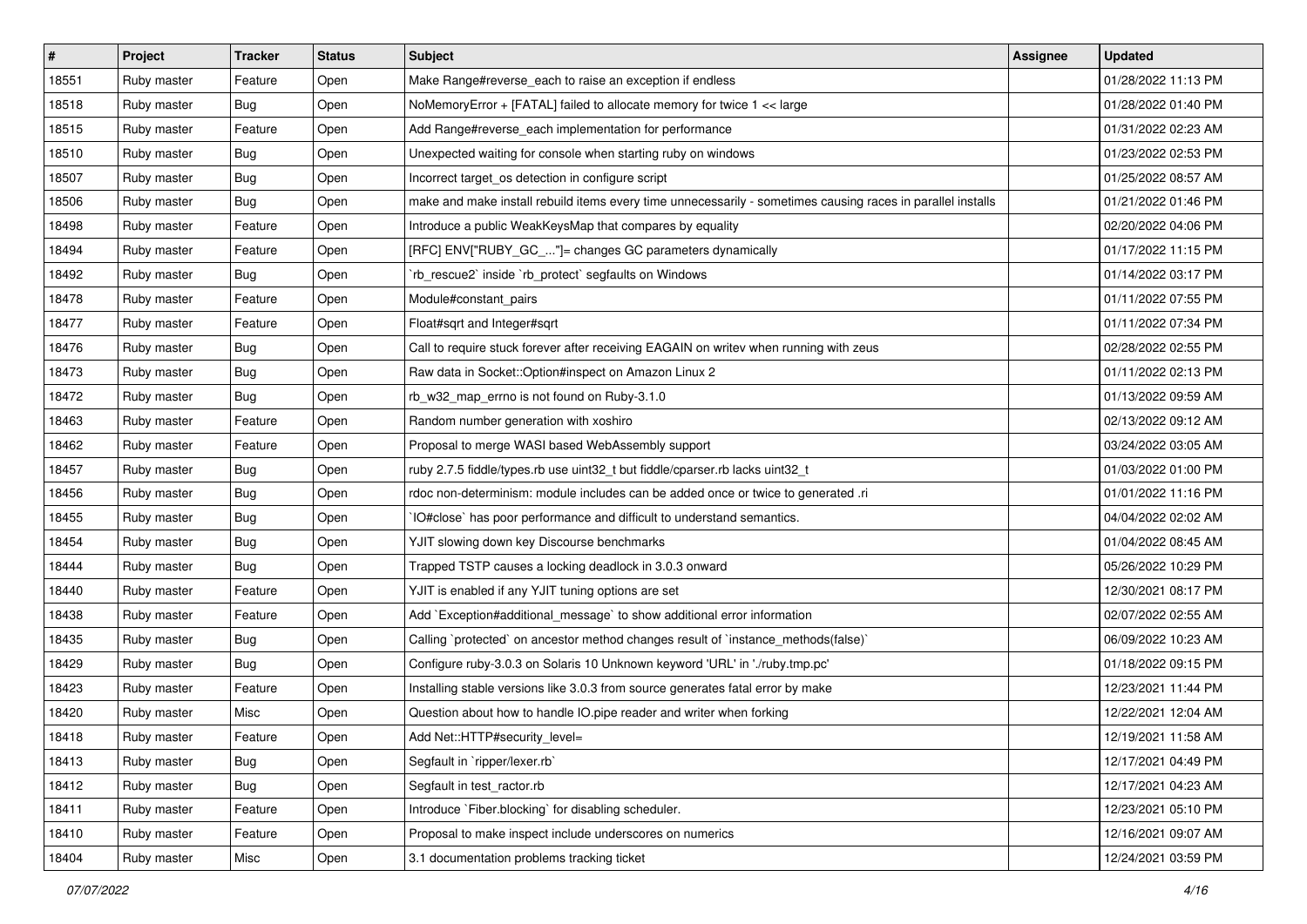| $\vert$ # | Project     | <b>Tracker</b> | <b>Status</b> | <b>Subject</b>                                                                                                                                                        | <b>Assignee</b> | <b>Updated</b>      |
|-----------|-------------|----------------|---------------|-----------------------------------------------------------------------------------------------------------------------------------------------------------------------|-----------------|---------------------|
| 18402     | Ruby master | Feature        | Open          | <b>Argument Labels</b>                                                                                                                                                |                 | 01/31/2022 06:14 PM |
| 18401     | Ruby master | Feature        | Open          | Rework `require_relative` to add the "current path" on `\$LOAD_PATH`                                                                                                  |                 | 12/09/2021 05:41 PM |
| 18396     | Ruby master | Bug            | Open          | An unexpected "hash value omission" syntax error when without parentheses call expr follows                                                                           |                 | 03/29/2022 09:58 PM |
| 18395     | Ruby master | Feature        | Open          | Introduce Array#subtract! for performance                                                                                                                             |                 | 12/08/2021 04:42 PM |
| 18393     | Ruby master | Bug            | Open          | TestReadline#test_interrupt_in_other_thread fails on armv7hl                                                                                                          |                 | 12/07/2021 02:03 PM |
| 18384     | Ruby master | Feature        | Open          | Pattern Match Object                                                                                                                                                  |                 | 05/07/2022 06:01 PM |
| 18380     | Ruby master | Bug            | Open          | TestAddressResolve#test_socket_getnameinfo_domain_blocking test failures                                                                                              |                 | 12/21/2021 04:22 PM |
| 18379     | Ruby master | Bug            | Open          | [CI] Windows mingw/ucrt - test-all timeout failures                                                                                                                   |                 | 12/02/2021 02:23 AM |
| 18376     | Ruby master | Feature        | Open          | Version comparison API                                                                                                                                                |                 | 12/30/2021 10:33 AM |
| 18369     | Ruby master | Feature        | Open          | users.detect(:name, "Dorian") as shorthand for users.detect {  user  user.name == "Dorian" }                                                                          |                 | 12/03/2021 02:23 PM |
| 18368     | Ruby master | Feature        | Open          | Range#step semantics for non-Numeric ranges                                                                                                                           |                 | 02/02/2022 03:42 PM |
| 18360     | Ruby master | Feature        | Open          | PrettyPrint enhancements                                                                                                                                              |                 | 11/24/2021 12:15 AM |
| 18359     | Ruby master | Bug            | Open          | [Windows MinGW] warning Please include winsock2.h before windows.h                                                                                                    |                 | 11/23/2021 05:07 PM |
| 18357     | Ruby master | Feature        | Open          | Proposal: stop raising when block passed to IO#each * closes the IO                                                                                                   |                 | 11/22/2021 09:03 PM |
| 18352     | Ruby master | Misc           | Open          | What is the Hash#grep expected?                                                                                                                                       |                 | 11/28/2021 10:39 PM |
| 18338     | Ruby master | Bug            | Open          | Encoding.default_external = Encoding::UTF_16BE may add a wrongly-encoded string to<br>\$LOADED_FEATURES                                                               |                 | 11/15/2021 07:32 AM |
| 18334     | Ruby master | Feature        | Open          | ENV#to_h returns a new Hash object but Hash#to_h does not, which can cause inconsistencies                                                                            |                 | 11/17/2021 05:46 PM |
| 18332     | Ruby master | Feature        | Open          | a?b                                                                                                                                                                   |                 | 12/29/2021 04:38 AM |
| 18331     | Ruby master | Feature        | Open          | Kernel.#Time                                                                                                                                                          |                 | 11/13/2021 12:41 PM |
| 18296     | Ruby master | Feature        | Open          | Custom exception formatting should override `Exception#full_message`.                                                                                                 |                 | 12/15/2021 08:49 PM |
| 18291     | Ruby master | Feature        | Open          | When use $=\sim$ with named group, if regex is on the right side, variable not defined.                                                                               |                 | 11/06/2021 12:36 PM |
| 18286     | Ruby master | Bug            | Open          | Universal arm64/x86_84 binary built on an x86_64 machine segfaults/is killed on arm64                                                                                 |                 | 05/26/2022 09:45 PM |
| 18285     | Ruby master | Feature        | Open          | NoMethodError#message uses a lot of CPU/is really expensive to call                                                                                                   |                 | 01/30/2022 12:45 PM |
| 18281     | Ruby master | Bug            | Open          | Ruby 3.1.0: gem uninstall -alx fails to uninstall debug                                                                                                               |                 | 06/16/2022 01:08 AM |
| 18269     | Ruby master | Bug            | Open          | trace_opt_not and trace_opt_regexpmatch2 insns are indistinguishable                                                                                                  |                 | 11/12/2021 07:44 AM |
| 18265     | Ruby master | Feature        | Open          | Self-contained one-binary feature which discuss on ruby kaigi 2021 day 2, I Ruby Committers vs the World<br>/ CRuby Committers <sup>[]</sup>                          |                 | 10/24/2021 04:11 PM |
| 18262     | Ruby master | Feature        | Open          | Enumerator::Lazy#partition                                                                                                                                            |                 | 11/20/2021 10:17 AM |
| 18259     | Ruby master | Feature        | Open          | Support quarter spec %q in Time#strftime                                                                                                                              |                 | 10/21/2021 12:15 PM |
| 18257     | Ruby master | <b>Bug</b>     | Open          | rb_mRubyVMFrozenCore is broken by GC run                                                                                                                              |                 | 02/10/2022 12:36 PM |
| 18256     | Ruby master | Feature        | Open          | Change the canonical name of Thread::Mutex, Thread::Queue, Thread::SizedQueue and<br>Thread::ConditionVariable to just Mutex, Queue, SizedQueue and ConditionVariable |                 | 10/20/2021 10:59 PM |
| 18255     | Ruby master | Bug            | Open          | ioctl zeroes the last buffer byte                                                                                                                                     |                 | 10/25/2021 08:13 AM |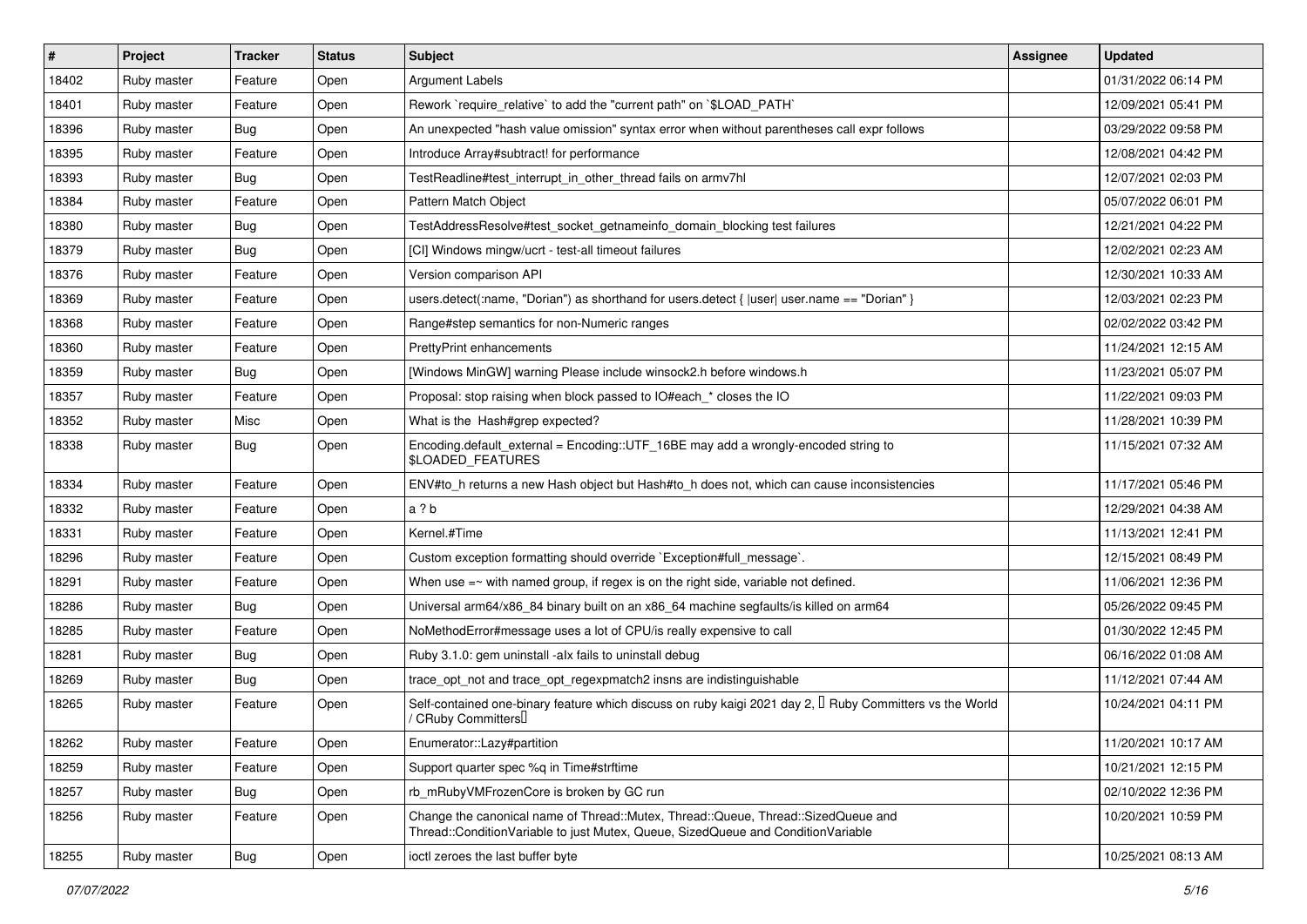| #     | Project     | <b>Tracker</b> | <b>Status</b> | <b>Subject</b>                                                                                                             | <b>Assignee</b> | <b>Updated</b>      |
|-------|-------------|----------------|---------------|----------------------------------------------------------------------------------------------------------------------------|-----------------|---------------------|
| 18248 | Ruby master | Misc           | Open          | Add Feature Triaging Guide                                                                                                 |                 | 10/12/2021 03:21 PM |
| 18247 | Ruby master | Bug            | Open          | weird results for `Array#slice` or `Array#[]` with argument of type `Enumerator::ArithmeticSequence`                       |                 | 03/30/2022 11:05 PM |
| 18242 | Ruby master | Feature        | Open          | Parser makes multiple assignment sad in confusing way                                                                      |                 | 10/09/2021 07:58 AM |
| 18228 | Ruby master | Feature        | Open          | Add a 'timeout' option to 'IO.copy_stream'                                                                                 |                 | 10/01/2021 05:10 AM |
| 18186 | Ruby master | Bug            | Open          | SEGV with system command - MinGW?                                                                                          |                 | 09/22/2021 03:20 PM |
| 18181 | Ruby master | Feature        | Open          | Introduce Enumerable#min_with_value, max_with_value, and minmax_with_value                                                 |                 | 01/25/2022 07:33 AM |
| 18179 | Ruby master | Feature        | Open          | Add Math methods to Numeric                                                                                                |                 | 03/24/2022 02:54 PM |
| 18168 | Ruby master | Feature        | Open          | Add ActiveSupport deep_transform_values to Ruby                                                                            |                 | 09/15/2021 05:29 AM |
| 18162 | Ruby master | Feature        | Open          | Shorthand method Proc#isolate to create isolated proc objects                                                              |                 | 09/13/2021 02:33 AM |
| 18152 | Ruby master | Bug            | Open          | Fix theoretical bug with signals + qsort                                                                                   |                 | 09/08/2021 03:38 PM |
| 18151 | Ruby master | Feature        | Open          | Incorrect Resolv result when DNS server is unreachable                                                                     |                 | 09/18/2021 12:22 AM |
| 18150 | Ruby master | Misc           | Open          | Proposal: Deprecate leading zero syntax to declare octals, since it's extremely confusing (and Python 3<br>removed it too) |                 | 09/04/2021 03:21 AM |
| 18146 | Ruby master | Feature        | Open          | Add 'delete_prefix' and 'delete_suffix' to 'Pathname'                                                                      |                 | 09/03/2021 04:59 AM |
| 18144 | Ruby master | Bug            | Open          | Timeout not working while regular expression match is running                                                              |                 | 09/02/2021 07:08 AM |
| 18137 | Ruby master | Feature        | Open          | A new method to check Proc is isolated or not                                                                              |                 | 10/27/2021 07:30 AM |
| 18136 | Ruby master | Feature        | Open          | take_while_after                                                                                                           |                 | 01/28/2022 06:23 AM |
| 18135 | Ruby master | Feature        | Open          | Introduce Enumerable#detect only                                                                                           |                 | 09/02/2021 05:44 PM |
| 18133 | Ruby master | Bug            | Assigned      | LTO: TestGCCompact#test_ast_compacts segfaults on i686                                                                     |                 | 04/23/2022 04:19 PM |
| 18132 | Ruby master | Bug            | Open          | TODO: fix ccan/list thread safety                                                                                          |                 | 01/02/2022 08:22 AM |
| 18131 | Ruby master | Bug            | Open          | addr2line.c: Some inlined functions mistakenly shown                                                                       |                 | 08/24/2021 07:59 PM |
| 18129 | Ruby master | <b>Bug</b>     | Open          | Ractor-incompatible global variables can be accessed through alias                                                         |                 | 08/23/2021 10:08 PM |
| 18127 | Ruby master | Feature        | Open          | Ractor-local version of Singleton                                                                                          |                 | 11/09/2021 02:45 PM |
| 18083 | Ruby master | Feature        | Open          | Capture error in ensure block.                                                                                             |                 | 10/21/2021 01:00 PM |
| 18082 | Ruby master | Misc           | Open          | FileUtils.remove_entry_secure has inconsistent document                                                                    |                 | 08/17/2021 04:26 PM |
| 18080 | Ruby master | <b>Bug</b>     | Open          | Syntax error on one-line pattern matching                                                                                  |                 | 08/18/2021 12:38 AM |
| 18073 | Ruby master | Bug            | Open          | test/ruby/test_jit.rb: "error: invalid use of ' builtin_va_arg_pack ()" on Ruby 2.7.4 on gcc 4.8.5                         |                 | 12/03/2021 03:04 PM |
| 18070 | Ruby master | Feature        | Open          | attr` should be removed                                                                                                    |                 | 08/09/2021 05:51 PM |
| 18069 | Ruby master | Feature        | Open          | instance_exec` is just ignored when the block is originally a method                                                       |                 | 08/10/2021 05:33 AM |
| 18063 | Ruby master | Feature        | Open          | io uring implementation                                                                                                    |                 | 08/05/2021 10:02 AM |
| 18061 | Ruby master | Bug            | Open          | Execshield test: libruby.so.N.N.N: FAIL: property-note test because no .note.gnu.property section found                    |                 | 06/22/2022 07:58 AM |
| 18057 | Ruby master | Feature        | Open          | Introduce Array#mean                                                                                                       |                 | 08/02/2021 02:16 PM |
| 18055 | Ruby master | Feature        | Open          | Introduce                                                                                                                  |                 | 07/30/2021 09:30 AM |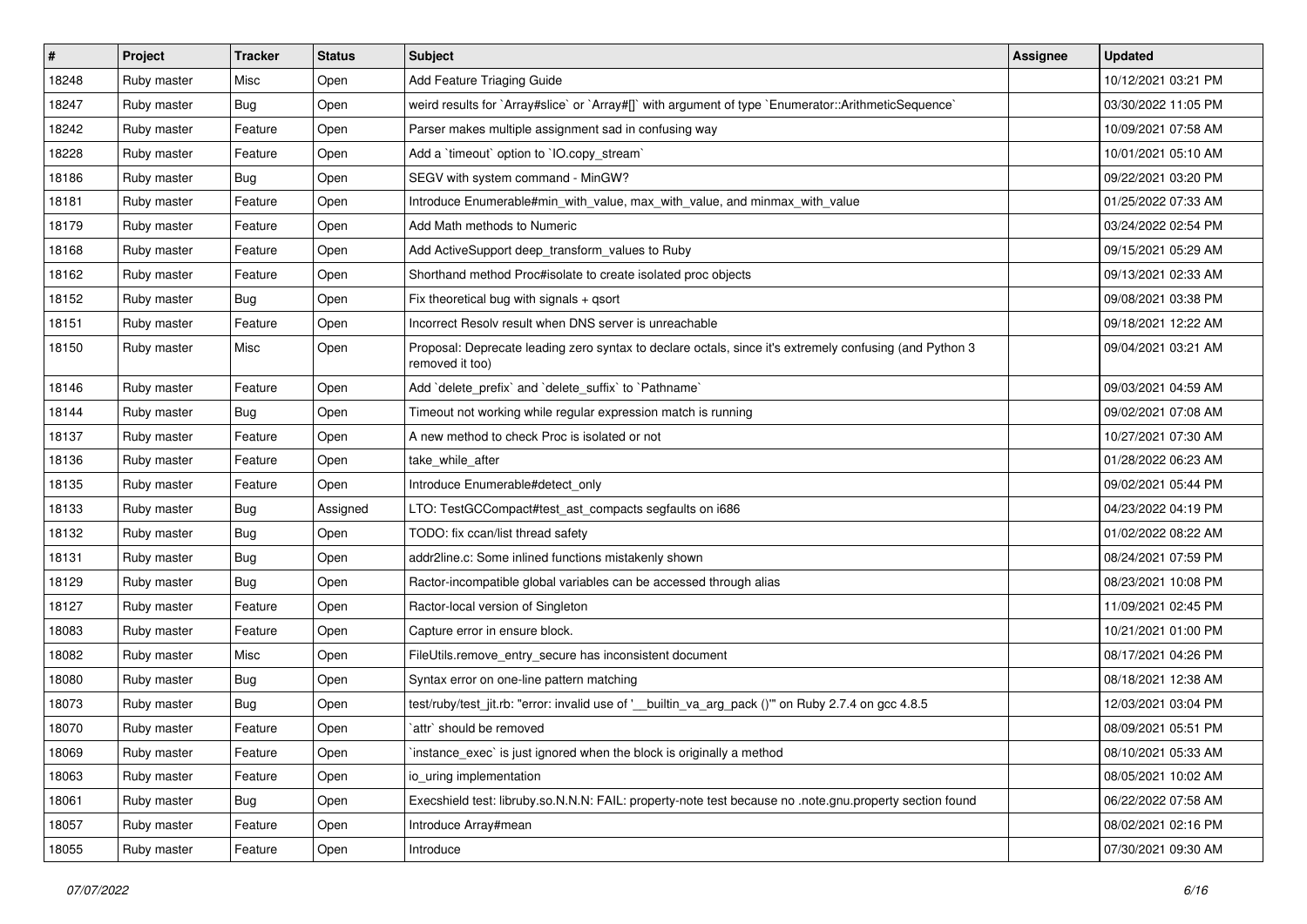| $\vert$ # | Project     | <b>Tracker</b> | <b>Status</b> | Subject                                                                                                                                     | Assignee | <b>Updated</b>      |
|-----------|-------------|----------------|---------------|---------------------------------------------------------------------------------------------------------------------------------------------|----------|---------------------|
| 18035     | Ruby master | Feature        | Open          | Introduce general model/semantic for immutable by default.                                                                                  |          | 11/09/2021 04:47 PM |
| 18033     | Ruby master | Feature        | Open          | Time.new to parse a string                                                                                                                  |          | 12/07/2021 02:15 PM |
| 18013     | Ruby master | <b>Bug</b>     | Open          | Unexpected results when mxiing negated character classes and case-folding                                                                   |          | 06/29/2021 12:05 PM |
| 18012     | Ruby master | Bug            | Open          | Case-insensitive character classes can only match multiple code points when top-level character class is<br>not negated                     |          | 06/29/2021 08:35 AM |
| 18010     | Ruby master | <b>Bug</b>     | Open          | Character class with single character gets case-folded with following string                                                                |          | 06/28/2021 09:30 AM |
| 18009     | Ruby master | Bug            | Open          | Regexps \w and \W with /i option and /u option produce inconsistent results under nested negation and<br>intersection                       |          | 06/28/2021 09:09 AM |
| 18005     | Ruby master | Feature        | Open          | Enable non-blocking 'binding.irb'.                                                                                                          |          | 06/24/2021 07:20 PM |
| 18004     | Ruby master | Feature        | Open          | Add Async to the stdlib                                                                                                                     |          | 07/05/2022 05:09 PM |
| 17999     | Ruby master | Bug            | Open          | TestMethod#test zsuper intermittent timeout error on raspbian10-aarch64 CI                                                                  |          | 06/18/2021 01:33 AM |
| 17994     | Ruby master | Feature        | Open          | Clarify 'IO.read' behavior and add 'File.read' method                                                                                       |          | 07/16/2021 03:04 AM |
| 17990     | Ruby master | <b>Bug</b>     | Open          | Inconsistent behavior of Regexp quantifiers over characters with complex case foldings                                                      |          | 06/15/2021 11:59 AM |
| 17989     | Ruby master | Bug            | Open          | Case insensitive Regexps do not handle characters with overlapping case foldings                                                            |          | 06/15/2021 11:43 AM |
| 17950     | Ruby master | Feature        | Open          | Unable to pattern-match against a String key                                                                                                |          | 06/15/2021 11:42 AM |
| 17944     | Ruby master | Feature        | Open          | Remove Socket.gethostbyaddr and Socket.gethostbyname                                                                                        |          | 06/10/2021 08:26 AM |
| 17942     | Ruby master | Feature        | Open          | Add a `initialize(public @a, private @b)` shortcut syntax for defining public/private accessors for instance<br>vars as part of constructor |          | 12/13/2021 12:43 AM |
| 17938     | Ruby master | Feature        | Open          | Keyword alternative for boolean positional arguments                                                                                        |          | 07/15/2021 06:46 AM |
| 17931     | Ruby master | <b>Bug</b>     | Open          | Compile fails setup option nodynamic                                                                                                        |          | 07/07/2021 08:51 AM |
| 17926     | Ruby master | Bug            | Open          | spec/ruby/core/file/atime_spec.rb: a random failing test on Travis ppc64le                                                                  |          | 06/02/2021 04:35 PM |
| 17925     | Ruby master | Bug            | Open          | Pattern matching syntax using semicolon one-line                                                                                            |          | 06/04/2021 03:08 PM |
| 17924     | Ruby master | Feature        | Open          | Range#infinite?                                                                                                                             |          | 07/08/2021 11:58 PM |
| 17878     | Ruby master | <b>Bug</b>     | Open          | bootstraptest/test_ractor.rb:224 a random failing test with "The outgoing-port is already closed<br>(Ractor::ClosedError)"                  |          | 09/13/2021 01:10 PM |
| 17859     | Ruby master | Feature        | Open          | Start IRB when running just `ruby`                                                                                                          |          | 05/14/2021 07:54 AM |
| 17856     | Ruby master | Feature        | Open          | ary.member? is slower than ary.include?                                                                                                     |          | 05/11/2021 10:12 AM |
| 17851     | Ruby master | Feature        | Open          | ruby extension for memoryview                                                                                                               |          | 05/05/2021 03:15 PM |
| 17844     | Ruby master | Feature        | Open          | Support list of methods to test with respond to?                                                                                            |          | 05/06/2021 07:00 PM |
| 17834     | Ruby master | Feature        | Open          | Add a Bytes and BytesArray class that implement memoryview                                                                                  |          | 05/06/2021 02:22 PM |
| 17833     | Ruby master | Feature        | Open          | add IO.readinto(b) where b is a bytes like object that is you can get a memoryview from                                                     |          | 06/30/2021 02:36 PM |
| 17829     | Ruby master | Misc           | Open          | Clang/LLVM correctness of x64-mingw32 build (`shorten-64-to-32` warnings)                                                                   |          | 04/26/2021 04:23 PM |
| 17825     | Ruby master | Feature        | Open          | Uniformize Float::INFINITY and Date::infinity.new                                                                                           |          | 05/04/2021 01:43 AM |
| 17817     | Ruby master | <b>Bug</b>     | Open          | --jit outputs ./tmp/_ruby_mjit_*.h: No such file or directory on with TMP                                                                   |          | 04/22/2021 11:57 AM |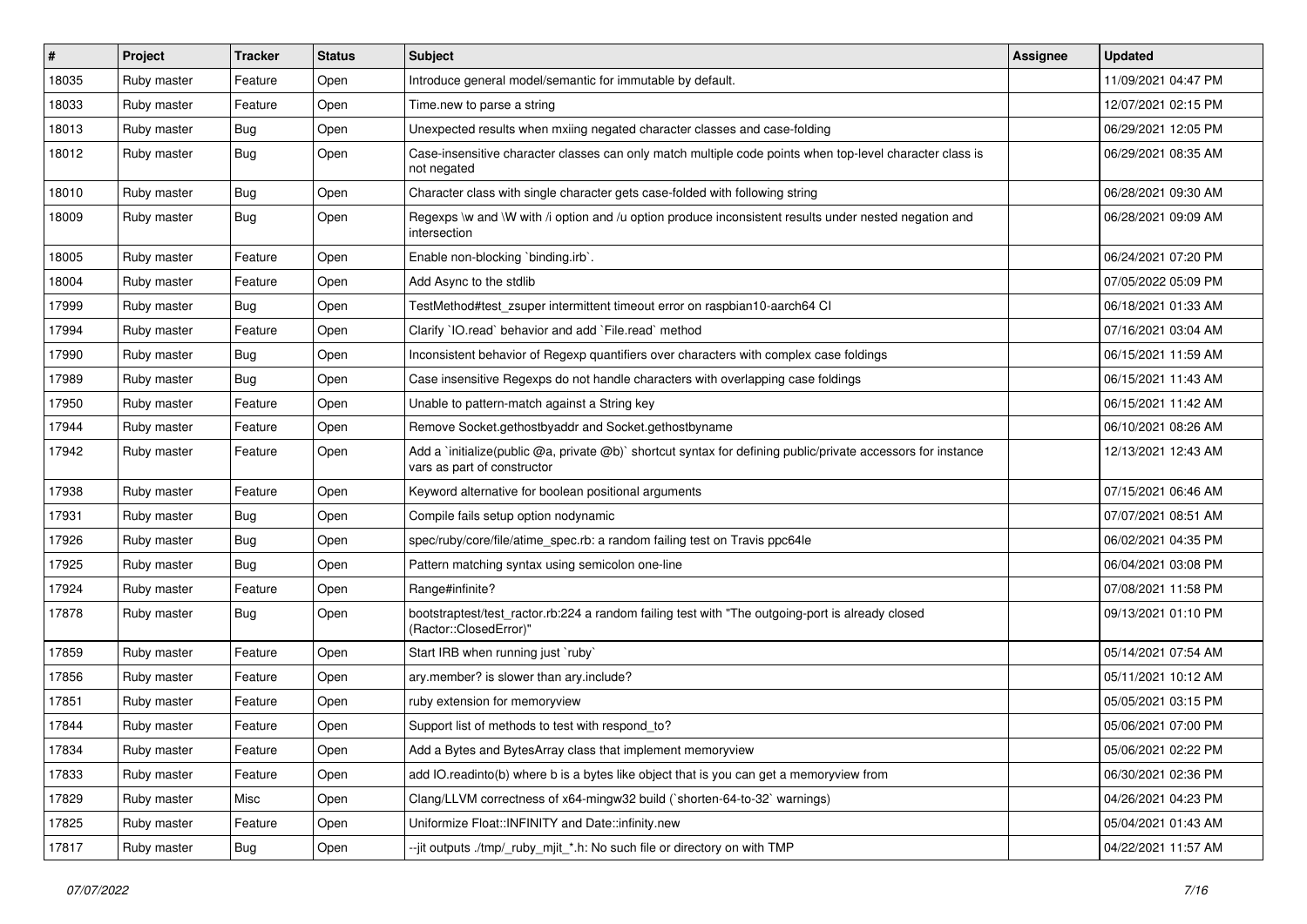| $\vert$ # | Project     | <b>Tracker</b> | <b>Status</b> | Subject                                                                                                                                                   | <b>Assignee</b> | <b>Updated</b>      |
|-----------|-------------|----------------|---------------|-----------------------------------------------------------------------------------------------------------------------------------------------------------|-----------------|---------------------|
| 17815     | Ruby master | Misc           | Open          | Snapcraft Ruby plugin                                                                                                                                     |                 | 04/20/2021 07:59 PM |
| 17808     | Ruby master | Feature        | Open          | Feature Request: JS like splat of Object properties as named method parameters                                                                            |                 | 04/17/2021 11:43 PM |
| 17799     | Ruby master | Bug            | Open          | Seg fault in rb_class_clear_method_cache                                                                                                                  |                 | 12/09/2021 05:39 AM |
| 17797     | Ruby master | Feature        | Open          | MIPS support for addr2line.c                                                                                                                              |                 | 04/13/2021 03:49 AM |
| 17792     | Ruby master | Bug            | Open          | make notes and make test fail with Ruby3.0.1p64 RaspberryPI 4B Ubuntu 20.10 ARM64                                                                         |                 | 05/23/2021 08:23 PM |
| 17790     | Ruby master | Feature        | Open          | Have a way to clear a String without resetting its capacity                                                                                               |                 | 04/21/2021 11:27 PM |
| 17786     | Ruby master | Feature        | Open          | Proposal: new "ends" keyword                                                                                                                              |                 | 04/11/2021 01:40 AM |
| 17774     | Ruby master | Bug            | Open          | Quantified empty group causes regex to fail                                                                                                               |                 | 10/13/2021 04:43 PM |
| 17773     | Ruby master | Feature        | Open          | Alias `Numeric#zero?` and `Float#zero?` as `Numeric#empty?` and `Float#empty?`                                                                            |                 | 04/02/2021 03:39 PM |
| 17771     | Ruby master | Feature        | Open          | String#start_with? should not construct MatchData or set \$~                                                                                              |                 | 04/02/2021 02:49 PM |
| 17758     | Ruby master | Feature        | Open          | Provide Hash#count for performance improvement                                                                                                            |                 | 03/28/2021 06:39 PM |
| 17753     | Ruby master | Feature        | Open          | Add Module#namespace                                                                                                                                      |                 | 07/04/2022 01:42 AM |
| 17749     | Ruby master | Feature        | Open          | Const source location without name                                                                                                                        |                 | 04/17/2021 07:38 AM |
| 17743     | Ruby master | Feature        | Open          | Show argument types in backtrace                                                                                                                          |                 | 03/25/2021 06:39 PM |
| 17741     | Ruby master | Feature        | Open          | Ruby links to `objc` for convenience - this should be moved into a native ext                                                                             |                 | 03/23/2021 01:24 AM |
| 17722     | Ruby master | Bug            | Open          | define_method with shareable results in "defined in a different Ractor"                                                                                   |                 | 08/24/2021 12:03 PM |
| 17718     | Ruby master | Feature        | Open          | a method paramaters object that can be pattern matched against                                                                                            |                 | 03/24/2021 01:29 PM |
| 17683     | Ruby master | Misc           | Open          | Current status of beginless range (experimental or not)                                                                                                   |                 | 06/05/2021 07:22 AM |
| 17682     | Ruby master | Feature        | Open          | String#casecmp performance improvement                                                                                                                    |                 | 03/24/2021 02:29 PM |
| 17680     | Ruby master | Bug            | Open          | tab completion no longer works on irb3.0                                                                                                                  |                 | 03/13/2021 08:06 AM |
| 17663     | Ruby master | Feature        | Open          | Enumerator#with, an alternative to Enumerator#with object                                                                                                 |                 | 03/02/2021 05:48 PM |
| 17660     | Ruby master | Feature        | Open          | Expose information about which basic methods have been redefined                                                                                          |                 | 03/02/2021 03:31 PM |
| 17647     | Ruby master | Feature        | Open          | Print register `r11` on 32-bit ARM Linux                                                                                                                  |                 | 04/30/2021 11:22 AM |
| 17646     | Ruby master | Bug            | Open          | Check for `__builtin_mul_overflow` with `long long` arguments                                                                                             |                 | 02/19/2021 06:19 PM |
| 17637     | Ruby master | Misc           | Open          | Endless ranges with 'nil' boundary weird behavior                                                                                                         |                 | 02/19/2021 07:57 AM |
| 17627     | Ruby master | Feature        | Open          | Suggestion: Implement `freeze_values` instance method on collection-like classes.                                                                         |                 | 02/16/2021 07:58 PM |
| 17616     | Ruby master | Feature        | Open          | Support backtracing on Linux with non-GNU-libc + libunwind                                                                                                |                 | 02/09/2021 01:12 PM |
| 17611     | Ruby master | Feature        | Open          | Expose `rb_execarg` interfaces and `rb_grantpt`                                                                                                           |                 | 02/07/2021 01:52 AM |
| 17591     | Ruby master | Misc           | Open          | Test frameworks and REPLs do not show deprecation warnings by default                                                                                     |                 | 02/17/2021 09:06 AM |
| 17586     | Ruby master | Misc           | Open          | Please run Windows CI in all std-lib repos                                                                                                                |                 | 01/28/2021 02:34 PM |
| 17579     | Ruby master | Feature        | Open          | [Proposal] A suggestion for newline-separated shorthand notation, for the creation of Arrays containing<br>strings that may contain '' (space) characters |                 | 01/25/2021 04:33 PM |
| 17576     | Ruby master | Feature        | Open          | Partial Functions (procs, lambdas)                                                                                                                        |                 | 01/24/2021 07:58 PM |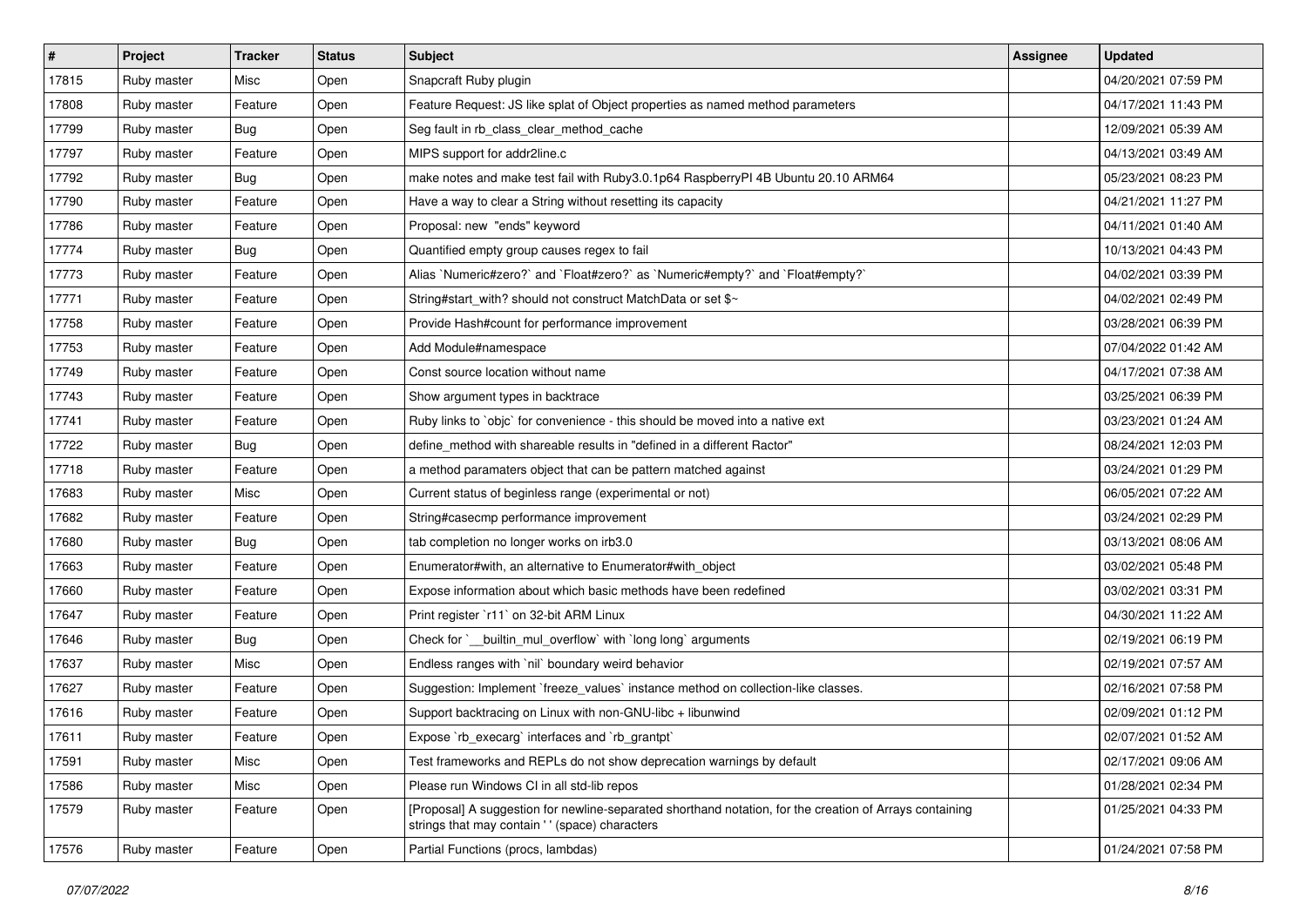| $\vert$ # | Project     | <b>Tracker</b> | <b>Status</b> | <b>Subject</b>                                                                         | <b>Assignee</b> | <b>Updated</b>      |
|-----------|-------------|----------------|---------------|----------------------------------------------------------------------------------------|-----------------|---------------------|
| 17566     | Ruby master | Feature        | Open          | Tune thread QoS / efficiency on macOS                                                  |                 | 01/29/2021 09:16 AM |
| 17565     | Ruby master | Misc           | Open          | Prefer use of access(2) in rb_file_load_ok() to check for existence of require'd files |                 | 01/21/2021 08:52 PM |
| 17562     | Ruby master | Feature        | Open          | Update - E option in --help                                                            |                 | 01/19/2021 05:38 PM |
| 17550     | Ruby master | Feature        | Open          | Why no function to get all subdirectories of a directory?                              |                 | 01/18/2021 08:57 AM |
| 17548     | Ruby master | Feature        | Open          | Need simple way to include symlink directories in Dir.glob                             |                 | 03/21/2022 01:35 PM |
| 17528     | Ruby master | Feature        | Open          | Make Addrinfo.getaddrinfo fall back to Timeout.timeout for :resolv_timeout             |                 | 01/13/2021 08:50 PM |
| 17506     | Ruby master | Bug            | Open          | Ractor isolation broken by ThreadGroup                                                 |                 | 01/03/2021 08:05 PM |
| 17496     | Ruby master | Feature        | Open          | Add constant Math::TAU                                                                 |                 | 01/13/2021 05:47 AM |
| 17474     | Ruby master | Feature        | Open          | Interpreting constants at compile time                                                 |                 | 01/07/2021 04:40 PM |
| 17472     | Ruby master | Feature        | Open          | HashWithIndifferentAccess like Hash extension                                          |                 | 06/16/2022 01:08 AM |
| 17471     | Ruby master | Feature        | Open          | send_if method for improved conditional chaining                                       |                 | 12/29/2020 03:23 PM |
| 17468     | Ruby master | Feature        | Open          | Deprecate RUBY_DEVEL                                                                   |                 | 06/16/2022 01:08 AM |
| 17422     | Ruby master | Misc           | Open          | 3.0 documentation problems tracking ticket                                             |                 | 12/24/2020 12:51 PM |
| 17416     | Ruby master | Feature        | Open          | Improve performance Kernel#itself                                                      |                 | 12/21/2020 01:14 PM |
| 17406     | Ruby master | Feature        | Open          | Add `NoMatchingPatternError#depth`                                                     |                 | 12/19/2020 03:18 PM |
| 17399     | Ruby master | Misc           | Open          | Are endless methods experimental?                                                      |                 | 12/22/2020 07:05 PM |
| 17390     | Ruby master | Misc           | Open          | Class and method-level docs for Ractor                                                 |                 | 12/13/2020 06:33 PM |
| 17383     | Ruby master | Bug            | Open          | 3.0 recursion memory speed issues                                                      |                 | 12/09/2020 05:41 PM |
| 17375     | Ruby master | Feature        | Open          | Add scheduler callbacks for transferring fibers                                        |                 | 12/07/2020 11:31 PM |
| 17373     | Ruby master | Bug            | Open          | Ruby 3.0 is slower at Discourse bench than Ruby 2.7                                    |                 | 01/04/2021 06:47 AM |
| 17357     | Ruby master | Feature        | Open          | Queue#pop`should have a block form for closed queues                                   |                 | 01/12/2021 07:32 AM |
| 17356     | Ruby master | Feature        | Open          | Alignment of memory allocated through Fiddle struct's malloc                           |                 | 12/02/2020 11:06 AM |
| 17354     | Ruby master | Bug            | Open          | Module#const_source_location is misleading for constants awaiting autoload             |                 | 03/26/2021 05:56 PM |
| 17353     | Ruby master | Feature        | Open          | Functional chaining operator                                                           |                 | 11/30/2020 03:29 AM |
| 17337     | Ruby master | Bug            | Open          | Don't embed Ruby build-time configuration in Ruby                                      |                 | 12/21/2020 04:17 PM |
| 17333     | Ruby master | Feature        | Open          | Enumerable#many?                                                                       |                 | 12/11/2020 03:38 AM |
| 17330     | Ruby master | Feature        | Open          | Object#non                                                                             |                 | 01/25/2021 03:54 PM |
| 17326     | Ruby master | Feature        | Open          | Add Kernel#must! to the standard library                                               |                 | 06/22/2022 04:10 PM |
| 17325     | Ruby master | Feature        | Open          | Adds Fiber#cancel, which forces a Fiber to break/return                                |                 | 11/19/2020 12:34 AM |
| 17316     | Ruby master | Feature        | Open          | On memoization                                                                         |                 | 05/13/2022 11:32 AM |
| 17315     | Ruby master | Feature        | Open          | Hash #transform                                                                        |                 | 11/13/2020 08:38 PM |
| 17311     | Ruby master | Feature        | Open          | Improve performance Array#deconstruct & Array#to ary                                   |                 | 11/08/2020 07:12 AM |
| 17309     | Ruby master | Misc           | Open          | URI.escape being deprecated, yet there is no replacement                               |                 | 11/11/2020 12:52 AM |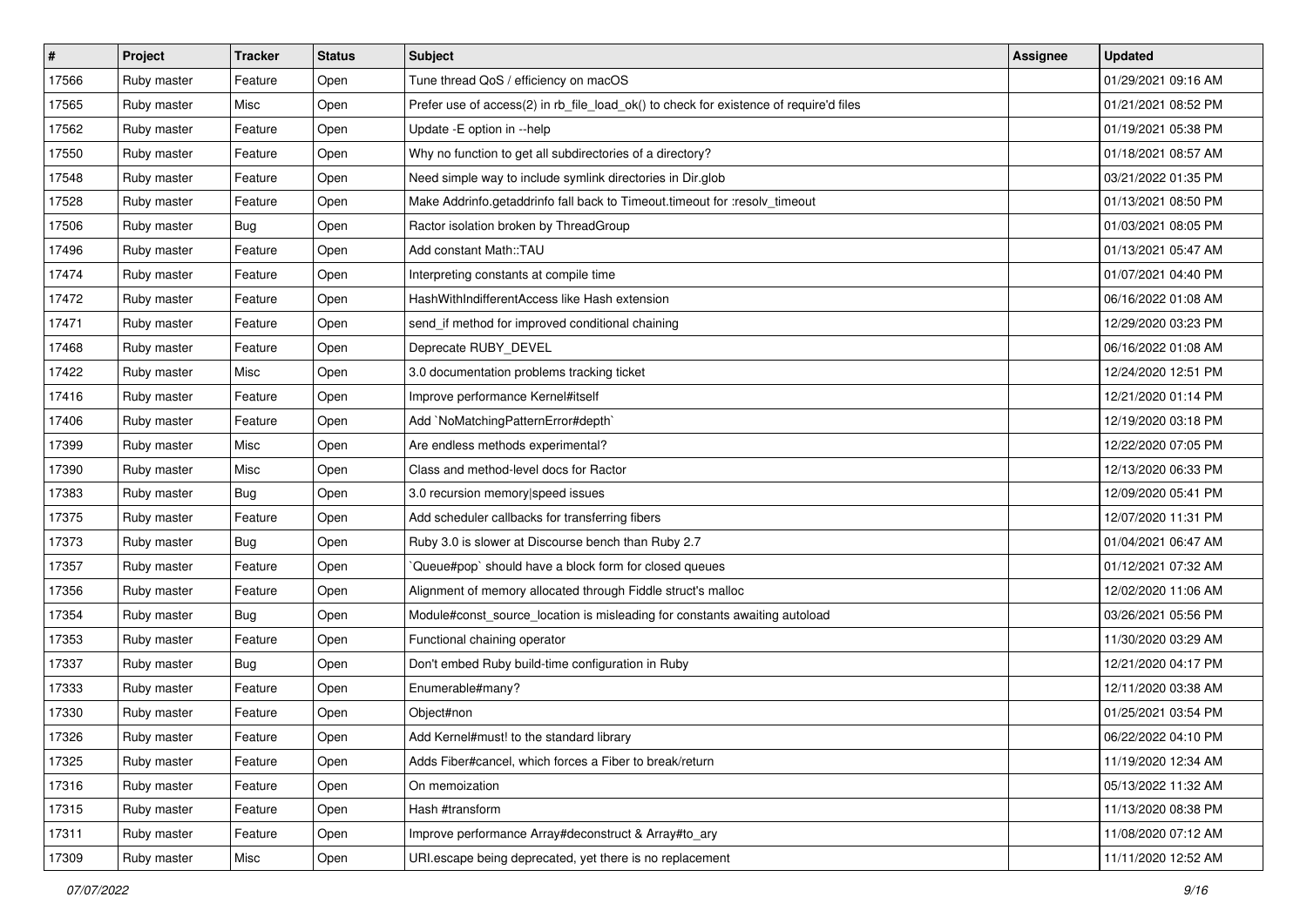| $\vert$ # | Project     | <b>Tracker</b> | <b>Status</b> | Subject                                                                                                | <b>Assignee</b> | <b>Updated</b>      |
|-----------|-------------|----------------|---------------|--------------------------------------------------------------------------------------------------------|-----------------|---------------------|
| 17298     | Ruby master | Feature        | Open          | Ractor's basket communication APIs                                                                     |                 | 11/13/2020 04:16 PM |
| 17290     | Ruby master | Feature        | Open          | Syntax sugar for boolean keyword argument                                                              |                 | 10/29/2020 04:51 AM |
| 17286     | Ruby master | Feature        | Open          | 'Ractor.new' should accept 'move: true'                                                                |                 | 11/08/2020 03:01 AM |
| 17285     | Ruby master | Feature        | Open          | Less strict `Ractor.select`                                                                            |                 | 10/26/2020 03:15 AM |
| 17263     | Ruby master | Bug            | Open          | Fiber context switch degrades with number of fibers, limit on number of fibers                         |                 | 01/31/2022 02:47 PM |
| 17258     | Ruby master | Feature        | Open          | Oneshot Branch Coverage                                                                                |                 | 10/09/2020 08:26 PM |
| 17208     | Ruby master | Feature        | Open          | Add `Set#compact` and `Set#compact!` methods                                                           |                 | 11/05/2020 10:44 AM |
| 17206     | Ruby master | Feature        | Open          | Introduce new Regexp option to avoid global MatchData allocations                                      |                 | 10/28/2020 10:43 PM |
| 17199     | Ruby master | Misc           | Open          | id outputed by inspect and to_s output does not allow to find actual object_id and vice-versa          |                 | 10/20/2020 09:35 PM |
| 17180     | Ruby master | Bug            | Open          | Ractor and constant referencing                                                                        |                 | 09/20/2020 05:43 PM |
| 17174     | Ruby master | Misc           | Open          | Error relocating, symbol not found" error when compiling a native extension on Alpine with Ruby >=2.4" |                 | 10/06/2020 11:19 AM |
| 17166     | Ruby master | Feature        | Open          | net/http not supporting unix domain sockets                                                            |                 | 09/12/2020 02:51 PM |
| 17165     | Ruby master | Feature        | Open          | Add 'filter' and 'flatten' keywords to 'Enumerable#map'                                                |                 | 09/13/2020 09:41 AM |
| 17163     | Ruby master | Feature        | Open          | Rename `begin`                                                                                         |                 | 09/09/2020 03:04 AM |
| 17159     | Ruby master | Bug            | Open          | extend 'define_method' for Ractor                                                                      |                 | 10/29/2020 04:06 PM |
| 17156     | Ruby master | Feature        | Open          | Refinements per directory tree                                                                         |                 | 12/07/2020 05:19 AM |
| 17155     | Ruby master | Feature        | Open          | Add a Diggable mixin                                                                                   |                 | 09/05/2020 02:08 PM |
| 17151     | Ruby master | Feature        | Open          | Support multiple builtin ruby code for implimatation in Ruby & C                                       |                 | 09/05/2020 01:41 AM |
| 17148     | Ruby master | Feature        | Open          | stdbuf(1) support                                                                                      |                 | 09/07/2020 04:12 AM |
| 17146     | Ruby master | Bug            | Open          | Queue operations are allowed after it is frozen                                                        |                 | 10/20/2021 08:32 PM |
| 17143     | Ruby master | Feature        | Open          | Improve support for warning categories                                                                 |                 | 11/20/2020 01:05 PM |
| 17142     | Ruby master | Bug            | Open          | Ruby fails to build in AIX                                                                             |                 | 03/20/2021 07:08 AM |
| 17140     | Ruby master | Feature        | Open          | Merge Enumerable#grep(_v) with Enumerable#select/reject                                                |                 | 02/10/2021 07:56 AM |
| 17137     | Ruby master | Misc           | Open          | Cooperation on maintaining official docker ruby images                                                 |                 | 09/02/2020 05:03 PM |
| 17134     | Ruby master | Feature        | Open          | Add resolv_timeout to TCPSocket                                                                        |                 | 12/10/2020 09:09 AM |
| 17127     | Ruby master | Feature        | Open          | Some TrueClass methods are faster if implemented in Ruby                                               |                 | 11/05/2020 07:11 AM |
| 17121     | Ruby master | Feature        | Open          | Remove ENV#index                                                                                       |                 | 08/13/2020 09:58 AM |
| 17115     | Ruby master | Feature        | Open          | Optimize String#casecmp? for ASCII strings                                                             |                 | 08/15/2020 03:48 AM |
| 17099     | Ruby master | Feature        | Open          | Remove boolean argument and warning from Module#attr                                                   |                 | 12/18/2020 04:15 AM |
| 17097     | Ruby master | Feature        | Open          | `map_min`, `map_max`                                                                                   |                 | 01/13/2021 01:24 AM |
| 17056     | Ruby master | Feature        | Open          | Array#index: Allow specifying the position to start search as in String#index                          |                 | 09/25/2020 01:41 PM |
| 17053     | Ruby master | Misc           | Open          | RDoc for Hash Keys                                                                                     |                 | 07/28/2020 01:21 AM |
| 17047     | Ruby master | Feature        | Open          | Support parameters for MAIL FROM and RCPT TO                                                           |                 | 12/06/2021 08:16 PM |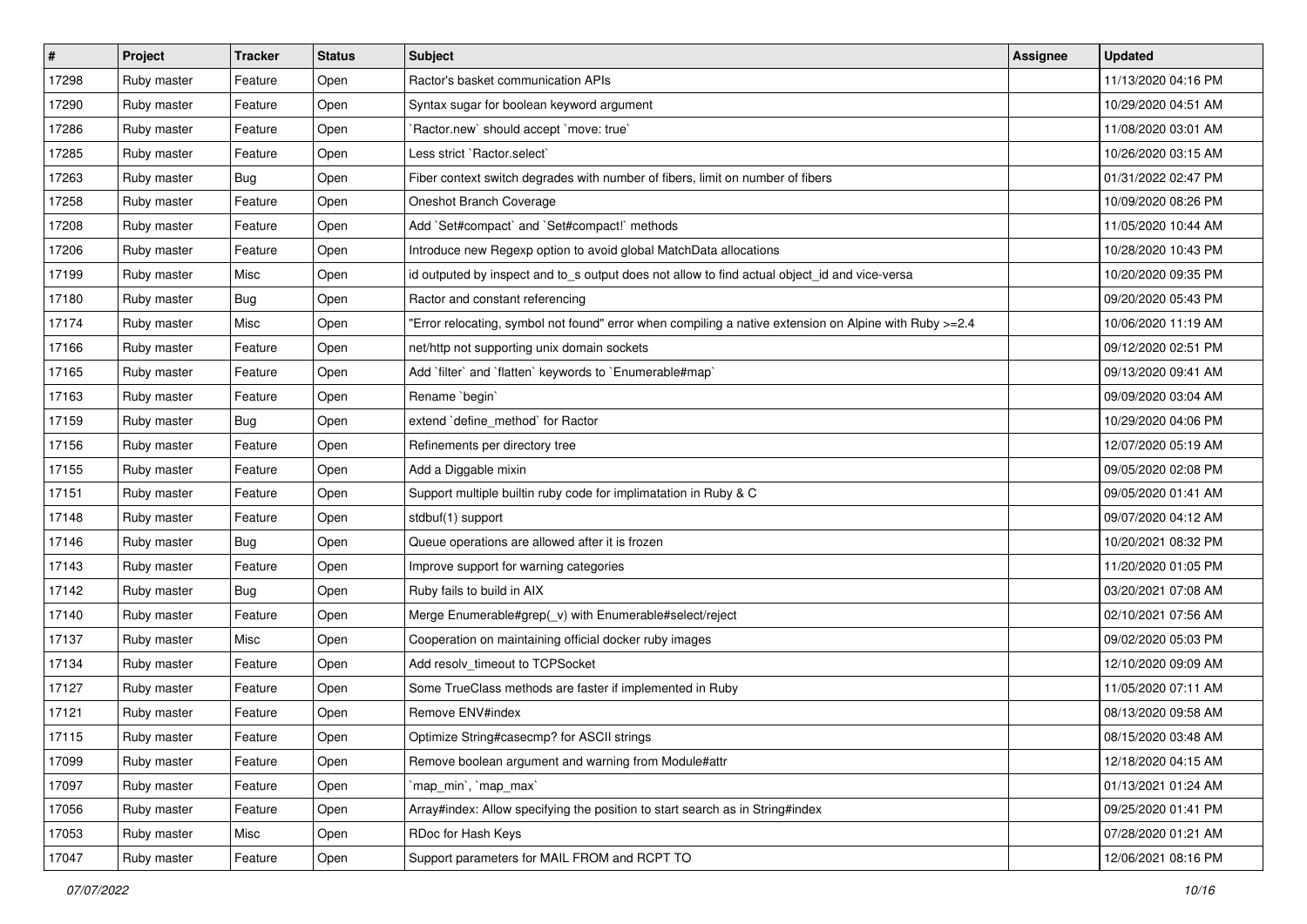| #     | <b>Project</b> | <b>Tracker</b> | <b>Status</b> | <b>Subject</b>                                                                                | Assignee | <b>Updated</b>      |
|-------|----------------|----------------|---------------|-----------------------------------------------------------------------------------------------|----------|---------------------|
| 17040 | Ruby master    | Feature        | Open          | cleanup include/ruby/backward*                                                                |          | 08/26/2020 07:07 AM |
| 17037 | Ruby master    | <b>Bug</b>     | Open          | rounding of Rational#to_f                                                                     |          | 08/26/2020 03:54 AM |
| 17036 | Ruby master    | Feature        | Open          | Regexp deconstruction keys to allow pattern matching                                          |          | 07/19/2020 02:45 PM |
| 17016 | Ruby master    | Feature        | Open          | Enumerable#accumulate                                                                         |          | 04/27/2021 03:14 PM |
| 17006 | Ruby master    | Feature        | Open          | Let `Kernel#Hash` take a block to provide the default value                                   |          | 07/04/2020 07:51 AM |
| 17004 | Ruby master    | Feature        | Open          | Provide a way for methods to omit their return value                                          |          | 07/20/2020 05:44 AM |
| 17001 | Ruby master    | Feature        | Open          | [Feature] Dir.scan to yield dirent for efficient and composable recursive directory scaning   |          | 06/30/2020 07:57 PM |
| 16997 | Ruby master    | <b>Bug</b>     | Open          | IO#gets converts some \r\n to \n with universal_newline: false                                |          | 08/26/2020 05:20 PM |
| 16995 | Ruby master    | Feature        | Open          | Sets: <=> should be specialized                                                               |          | 06/26/2020 08:43 PM |
| 16993 | Ruby master    | Feature        | Open          | Sets: from hash keys using Hash#key_set                                                       |          | 06/27/2020 05:44 AM |
| 16991 | Ruby master    | Feature        | Open          | Sets: add Set#join                                                                            |          | 06/26/2020 08:29 PM |
| 16990 | Ruby master    | Feature        | Open          | Sets: operators compatibility with Array                                                      |          | 02/22/2021 11:37 PM |
| 16987 | Ruby master    | Feature        | Open          | Enumerator::Lazy vs Array methods                                                             |          | 07/15/2020 04:56 PM |
| 16971 | Ruby master    | Feature        | Open          | weak_ref&.some_method should behave like object&.some_method                                  |          | 06/19/2020 03:17 PM |
| 16968 | Ruby master    | Feature        | Open          | Remove `\$IGNORECASE` from English.rb                                                         |          | 06/18/2020 04:34 AM |
| 16960 | Ruby master    | Feature        | Open          | Feedback regarding => in 'As' Pattern Matching                                                |          | 06/13/2020 12:32 AM |
| 16959 | Ruby master    | <b>Bug</b>     | Open          | Weakmap has specs and third-party usage despite being a private API                           |          | 06/13/2020 08:54 PM |
| 16952 | Ruby master    | Feature        | Open          | Kernel.exec gives an incorrect error message when passed a script with a non-existing shebang |          | 06/11/2020 08:40 PM |
| 16946 | Ruby master    | Feature        | Open          | Add an `intersperse` method                                                                   |          | 06/11/2020 01:47 AM |
| 16929 | Ruby master    | Feature        | Open          | Add GC.start(compact: true)                                                                   |          | 06/01/2020 03:42 PM |
| 16928 | Ruby master    | Feature        | Open          | Array#include_all? & Array#include_any?                                                       |          | 06/01/2020 09:27 PM |
| 16927 | Ruby master    | <b>Bug</b>     | Open          | String#tr won't return the expected result for some sign with diacritics                      |          | 06/01/2020 05:24 AM |
| 16924 | Ruby master    | Feature        | Open          | instance_eval equivalent for RubyVM::InstructionSequence                                      |          | 05/30/2020 03:49 PM |
| 16920 | Ruby master    | <b>Bug</b>     | Open          | TestThread#test_signal_at_join fails on aarch64                                               |          | 12/07/2021 02:17 PM |
| 16913 | Ruby master    | Feature        | Open          | Add `ARGF#each io`                                                                            |          | 05/25/2020 11:33 PM |
| 16905 | Ruby master    | <b>Bug</b>     | Open          | Ruby required to build Ruby on Haiku?                                                         |          | 05/24/2020 08:08 AM |
| 16899 | Ruby master    | Feature        | Open          | Add method `Array#both_end`                                                                   |          | 05/18/2020 01:44 AM |
| 16898 | Ruby master    | Feature        | Open          | Modify the syntax of -> lambda expressions in ruby3                                           |          | 05/19/2020 02:02 AM |
| 16897 | Ruby master    | Feature        | Open          | General purpose memoizer in Ruby 3 with Ruby 2 performance                                    |          | 06/26/2020 03:51 PM |
| 16895 | Ruby master    | Misc           | Open          | Request for cooperation: Try your applications/libraries with master branch and debug options |          | 05/15/2020 11:51 PM |
| 16838 | Ruby master    | Feature        | Open          | Enumerator::ArithmeticSequence missing allocator for #clone and #dup                          |          | 05/18/2020 10:44 PM |
| 16833 | Ruby master    | Feature        | Open          | Add Enumerator#empty?                                                                         |          | 05/06/2020 07:55 PM |
| 16829 | Ruby master    | Bug            | Open          | Exceptions raised from within an enumerated method lose part of their stacktrace              |          | 05/20/2022 07:25 PM |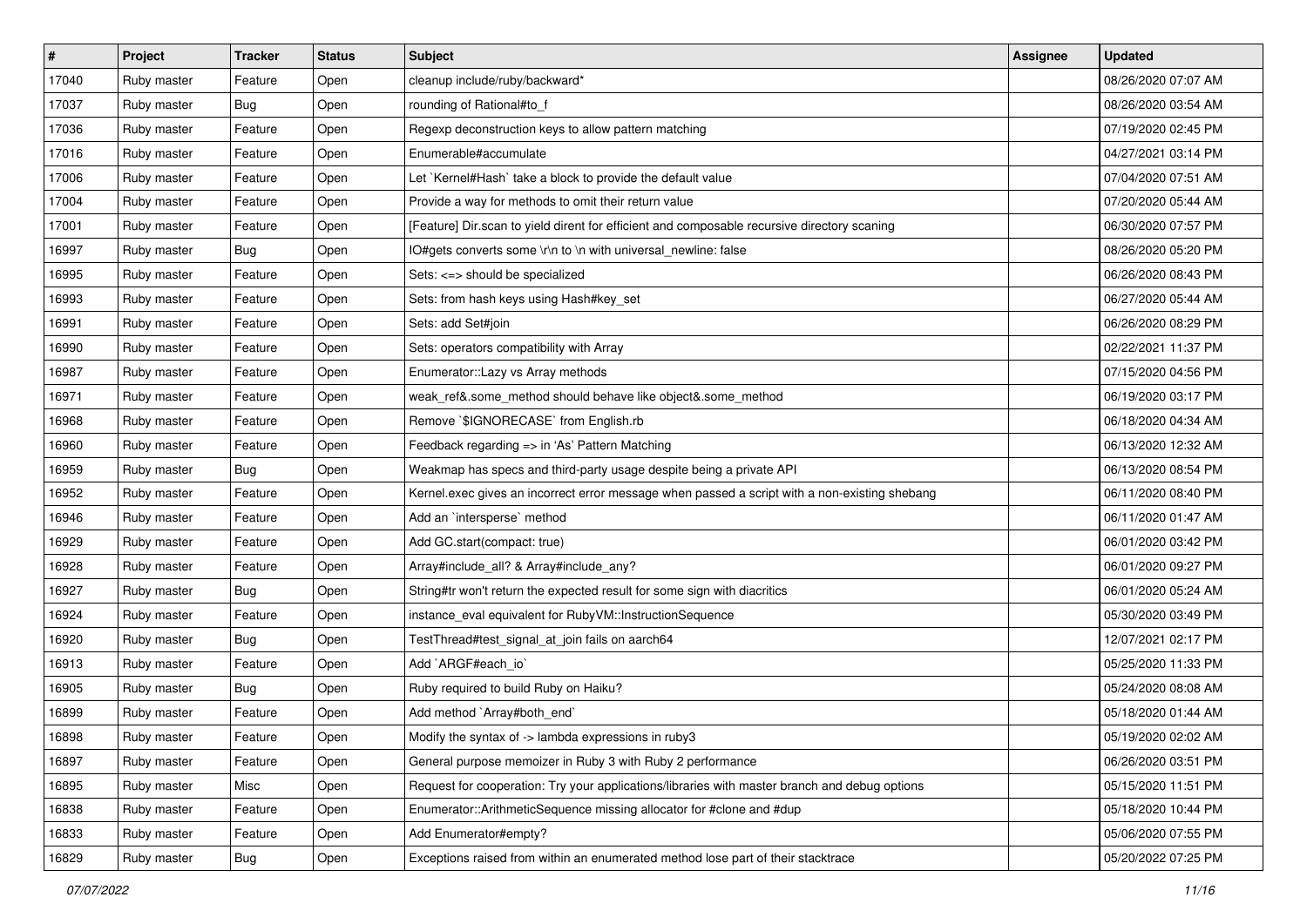| $\vert$ # | Project     | <b>Tracker</b> | <b>Status</b> | Subject                                                                                                                        | <b>Assignee</b> | <b>Updated</b>      |
|-----------|-------------|----------------|---------------|--------------------------------------------------------------------------------------------------------------------------------|-----------------|---------------------|
| 16820     | Ruby master | Bug            | Open          | LEGAL is out of sync                                                                                                           |                 | 08/19/2020 11:08 AM |
| 16818     | Ruby master | Feature        | Open          | Rename `Range#%` to `Range#/`                                                                                                  |                 | 05/07/2020 08:49 AM |
| 16817     | Ruby master | Feature        | Open          | attr_predicate or attr_query or attr_something for ? methods                                                                   |                 | 12/23/2021 11:44 PM |
| 16816     | Ruby master | Feature        | Open          | Prematurely terminated Enumerator should stay terminated                                                                       |                 | 04/09/2021 09:24 PM |
| 16810     | Ruby master | Bug            | Open          | ruby segfaults on s390x with musl libc                                                                                         |                 | 03/05/2021 01:38 AM |
| 16803     | Ruby master | Misc           | Open          | Discussion: those internal macros reside in public API headers                                                                 |                 | 05/14/2020 12:27 PM |
| 16795     | Ruby master | Feature        | Open          | build ruby.exe on Windows against ruby-static.lib omitting x64-vcruntime-ruby.dll (no '--enable-shared'<br>option for Windows) |                 | 04/17/2020 01:22 PM |
| 16794     | Ruby master | Feature        | Open          | Rightward operators                                                                                                            |                 | 09/10/2020 09:34 PM |
| 16791     | Ruby master | Feature        | Open          | Shortcut for Process::Status.exitstatus                                                                                        |                 | 05/19/2020 03:16 AM |
| 16790     | Ruby master | Feature        | Open          | string format and refinements                                                                                                  |                 | 04/16/2020 03:06 AM |
| 16781     | Ruby master | Feature        | Open          | alias :fold :reduce                                                                                                            |                 | 05/16/2020 08:28 AM |
| 16773     | Ruby master | Feature        | Open          | Reduce allocations in net/http                                                                                                 |                 | 04/10/2020 11:36 AM |
| 16761     | Ruby master | Feature        | Open          | Add an API to move the entire heap, as to make testing GC.compact compatibility easier                                         |                 | 05/07/2020 04:03 PM |
| 16757     | Ruby master | Feature        | Open          | Add intersection to Range                                                                                                      |                 | 01/22/2022 07:26 AM |
| 16755     | Ruby master | Feature        | Open          | warning: `if' at the end of line without an expression                                                                         |                 | 04/03/2020 11:28 PM |
| 16752     | Ruby master | Feature        | Open          | :private param for const_set                                                                                                   |                 | 04/03/2020 12:35 AM |
| 16750     | Ruby master | Misc           | Open          | Change typedef of VALUE for better type checking                                                                               |                 | 04/03/2020 02:34 AM |
| 16745     | Ruby master | Feature        | Open          | Improving Date and DateTime comparison                                                                                         |                 | 03/31/2020 10:32 PM |
| 16742     | Ruby master | Feature        | Open          | RbConfig.windows? and RbConfig.host_os                                                                                         |                 | 04/11/2020 02:00 PM |
| 16741     | Ruby master | Feature        | Open          | Implement Shellwords.shellescape correctly for Windows                                                                         |                 | 03/29/2020 07:54 AM |
| 16739     | Ruby master | Feature        | Open          | Allow Hash#keys and Hash#values to accept a block for filtering output                                                         |                 | 07/10/2020 04:09 PM |
| 16703     | Ruby master | Feature        | Open          | Namespace parameter for `Module#name`                                                                                          |                 | 03/24/2020 10:08 AM |
| 16688     | Ruby master | Feature        | Open          | Allow #to_path object as argument to system()                                                                                  |                 | 04/13/2020 05:37 PM |
| 16684     | Ruby master | Feature        | Open          | Use the word "to" instead of "from" in backtrace                                                                               |                 | 04/10/2020 07:58 AM |
| 16678     | Ruby master | Misc           | Open          | Array#values_at has unintuitive behavior when supplied a range starting with negative index                                    |                 | 03/09/2020 02:06 PM |
| 16673     | Ruby master | Feature        | Open          | total_timeout for Net::HTTP                                                                                                    |                 | 03/07/2020 06:25 AM |
| 16671     | Ruby master | Misc           | Open          | <b>BASERUBY</b> version policy                                                                                                 |                 | 03/05/2020 01:11 AM |
| 16667     | Ruby master | Feature        | Open          | Allow parameters to Symbol#to_proc and Method#to_proc                                                                          |                 | 03/03/2020 03:40 PM |
| 16666     | Ruby master | Feature        | Open          | 'string' - 'str' as a shortcut for 'string'.gsub('str', ")?                                                                    |                 | 03/01/2020 08:38 PM |
| 16665     | Ruby master | Feature        | Open          | Add an Array#except_index method                                                                                               |                 | 03/15/2020 03:37 PM |
| 16659     | Ruby master | Misc           | Open          | Documentation on Regexp missing for absence pattern (?~pat)                                                                    |                 | 02/27/2020 04:16 PM |
| 16657     | Ruby master | Feature        | Open          | Don't ship bundled gems as .gem files as well as in expanded form                                                              |                 | 02/27/2020 06:50 AM |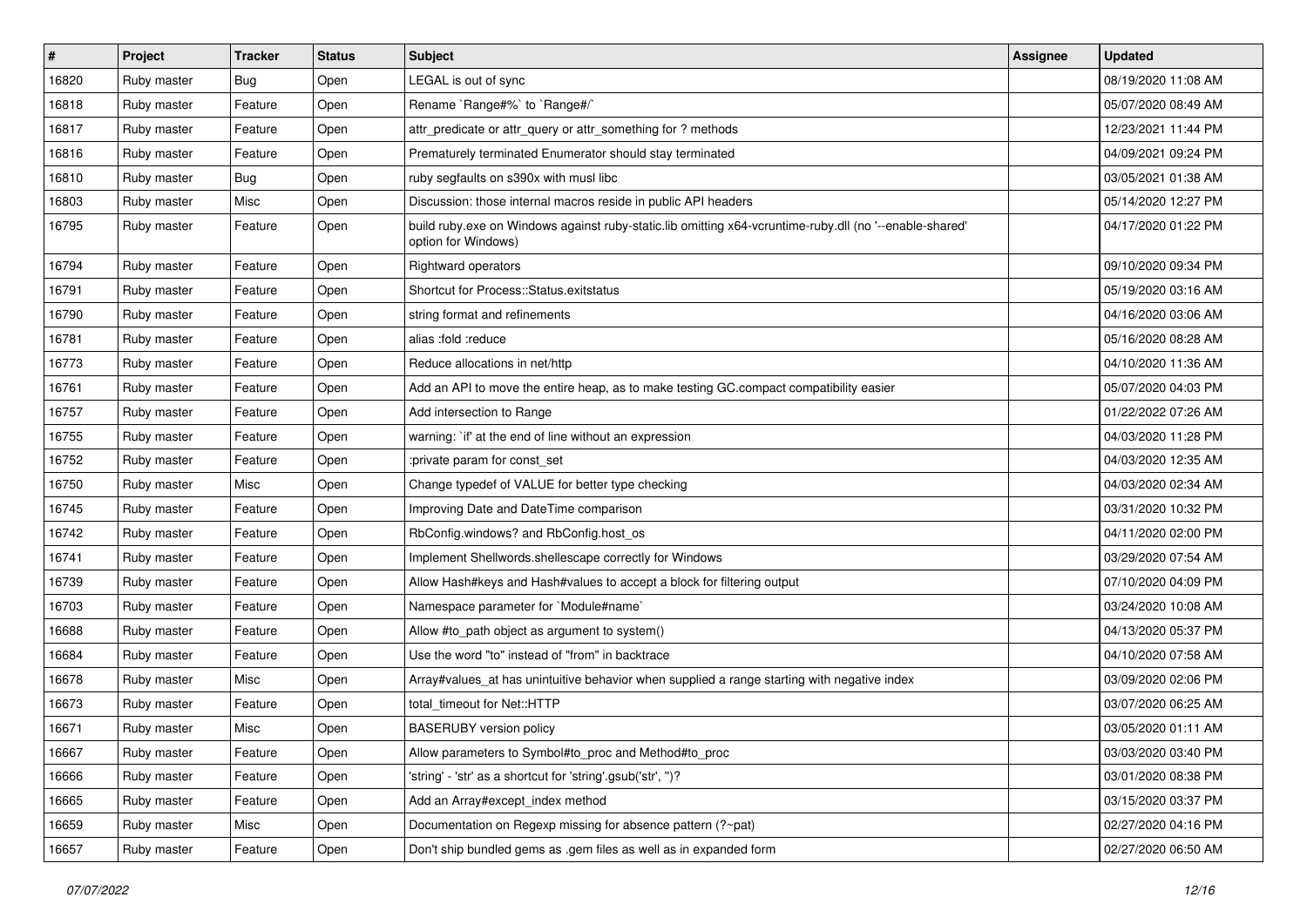| $\vert$ # | Project     | <b>Tracker</b> | <b>Status</b> | <b>Subject</b>                                                                                              | Assignee | <b>Updated</b>      |
|-----------|-------------|----------------|---------------|-------------------------------------------------------------------------------------------------------------|----------|---------------------|
| 16648     | Ruby master | Feature        | Open          | improve GC performance by 5% with builtin_prefetch                                                          |          | 02/29/2020 06:27 PM |
| 16638     | Ruby master | Feature        | Open          | Structured Data for Syslog                                                                                  |          | 02/17/2020 07:06 PM |
| 16637     | Ruby master | Feature        | Open          | Time#to_s and Date#to_s accept strftime format string                                                       |          | 02/17/2020 09:46 PM |
| 16629     | Ruby master | Misc           | Open          | ruby-loco now built & saved on GitHub, both mingw & mswin builds                                            |          | 02/12/2020 01:53 PM |
| 16621     | Ruby master | Feature        | Open          | Second block parameter of Pathname#glob to be relative path from self                                       |          | 02/12/2020 11:27 PM |
| 16615     | Ruby master | Feature        | Open          | Group style access scope for macros                                                                         |          | 03/09/2020 02:39 PM |
| 16601     | Ruby master | Feature        | Open          | Let `nil.to_a` and `nil.to_h` return a fixed instance                                                       |          | 02/01/2020 10:12 AM |
| 16600     | Ruby master | Feature        | Open          | Optimized opcodes for frozen arrays and hashes literals                                                     |          | 01/30/2020 09:51 AM |
| 16597     | Ruby master | Feature        | Open          | missing poll()                                                                                              |          | 06/09/2022 09:14 AM |
| 16563     | Ruby master | Feature        | Open          | Let rb_mod_const_at and rb_const_list use an ID table instead for inherited VS private constant segregation |          | 01/26/2020 04:38 PM |
| 16562     | Ruby master | Feature        | Open          | Expose rb_io_set_encoding_internal to reduce function calls on loading source files                         |          | 01/27/2020 06:05 AM |
| 16557     | Ruby master | Feature        | Open          | Deduplicate Regexp literals                                                                                 |          | 02/28/2020 11:44 AM |
| 16517     | Ruby master | Feature        | Open          | mkmf.rb - changes for Windows?                                                                              |          | 01/20/2020 06:05 PM |
| 16511     | Ruby master | Feature        | Open          | Staged warnings and better compatibility for keyword arguments in 2.7.1                                     |          | 02/25/2020 06:54 PM |
| 16507     | Ruby master | Misc           | Open          | $=$ vs include? or match?                                                                                   |          | 01/12/2020 11:27 PM |
| 16493     | Ruby master | <b>Bug</b>     | Open          | TestThreadQueue#test_thr_kill is flaky on AArch64                                                           |          | 01/09/2020 09:39 AM |
| 16489     | Ruby master | Feature        | Open          | Make rb_warn_deprecated a public API                                                                        |          | 01/09/2020 01:22 AM |
| 16487     | Ruby master | Misc           | Open          | Potential for SIMD usage in ruby-core                                                                       |          | 01/16/2020 05:25 AM |
| 16482     | Ruby master | Feature        | Open          | net/http should support TLS connection to proxies                                                           |          | 01/05/2020 05:52 PM |
| 16479     | Ruby master | Feature        | Open          | Let execution context local storage be backed by an ID table                                                |          | 01/04/2020 01:41 AM |
| 16478     | Ruby master | Feature        | Open          | Fold symbol tables for tracking basic operation method redefinition changes into a single ID table          |          | 01/04/2020 01:42 AM |
| 16471     | Ruby master | Feature        | Open          | Two feature requests for WeakRef: get original object, callback feature                                     |          | 01/02/2020 03:44 PM |
| 16464     | Ruby master | Misc           | Open          | Which core objects should support deconstruct/deconstruct_keys?                                             |          | 12/30/2019 07:54 AM |
| 16460     | Ruby master | Feature        | Open          | External names for keyword parameters in method definitions                                                 |          | 01/02/2020 02:11 AM |
| 16451     | Ruby master | Feature        | Open          | Special ternary operator for methods ending in `?`                                                          |          | 12/26/2019 09:03 PM |
| 16436     | Ruby master | Misc           | Open          | hash missing #last method, make it not so consistent (it has #first)                                        |          | 01/06/2021 09:47 AM |
| 16431     | Ruby master | Feature        | Open          | Optionally load did_you_mean (and RubyGems)                                                                 |          | 12/18/2019 07:19 PM |
| 16425     | Ruby master | Feature        | Open          | Add Thread#dig                                                                                              |          | 12/17/2019 12:15 AM |
| 16411     | Ruby master | Feature        | Open          | Safer keyword argument extension                                                                            |          | 12/10/2019 02:45 AM |
| 16408     | Ruby master | Misc           | Open          | Ruby docs list incorrect method signatures for PTY::getpty/PTY::spawn                                       |          | 12/12/2019 05:12 PM |
| 16396     | Ruby master | Misc           | Open          | What is the reason for this behaviour of Find.find?                                                         |          | 12/09/2019 02:51 PM |
| 16381     | Ruby master | Feature        | Open          | Accept resolv timeout in Net::HTTP                                                                          |          | 11/29/2019 04:38 PM |
| 16374     | Ruby master | Feature        | Open          | Object#nullify to provide scalars with the effect similar to Enumerable#reject                              |          | 12/08/2019 02:30 AM |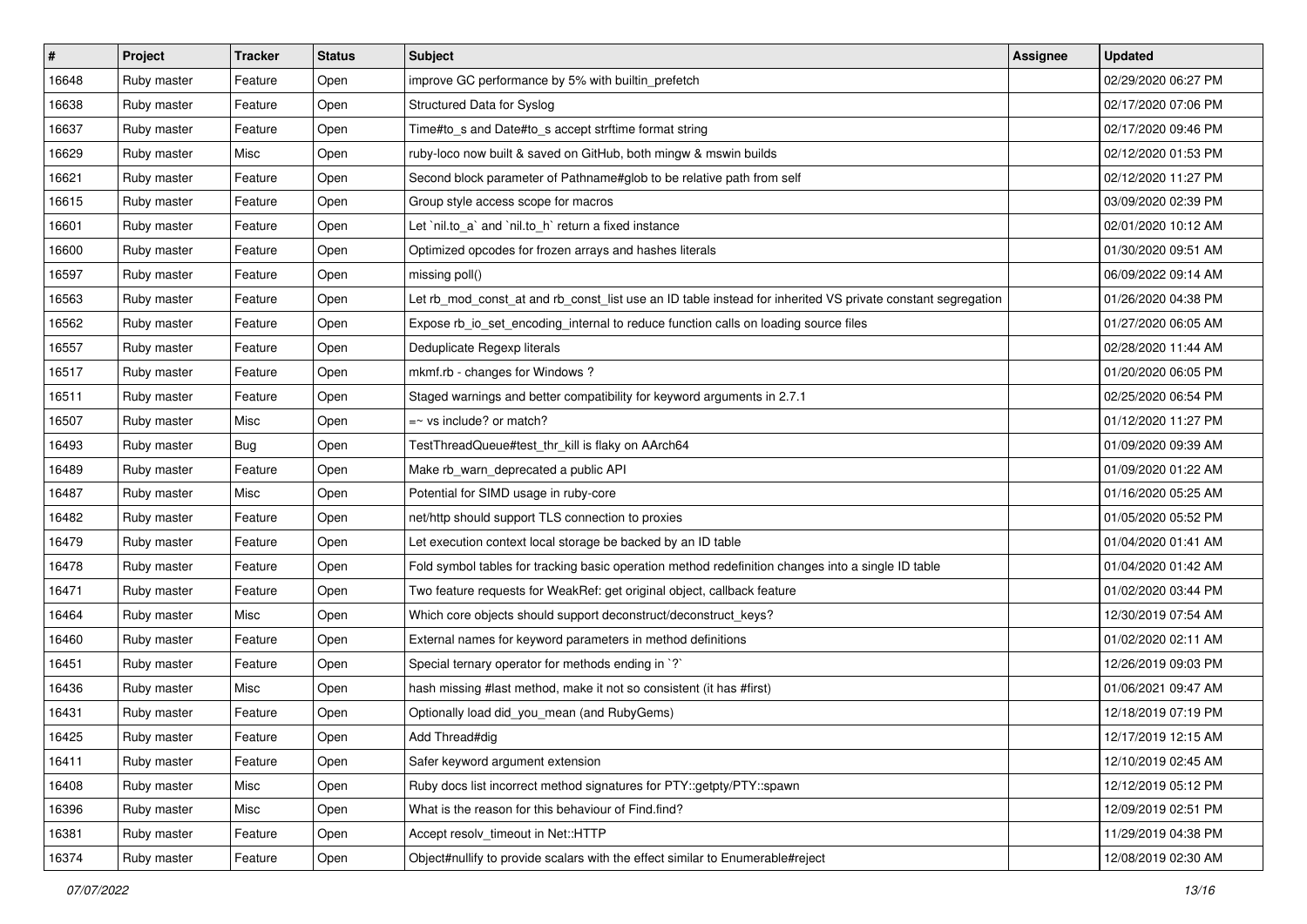| $\vert$ # | Project     | <b>Tracker</b> | <b>Status</b> | Subject                                                                                                                                               | Assignee | <b>Updated</b>      |
|-----------|-------------|----------------|---------------|-------------------------------------------------------------------------------------------------------------------------------------------------------|----------|---------------------|
| 16373     | Ruby master | Feature        | Open          | RDoc for some of the Kernel methods cannot be found in Kernel module                                                                                  |          | 05/29/2020 09:29 PM |
| 16370     | Ruby master | Feature        | Open          | Pattern matching with variable assignment (the priority of `in` operator)                                                                             |          | 11/27/2019 01:55 PM |
| 16356     | Ruby master | Feature        | Open          | Method#inspect of argument forwarding                                                                                                                 |          | 11/21/2019 01:54 PM |
| 16352     | Ruby master | Feature        | Open          | Modify Marshal to dump objects larger than 2 GiB                                                                                                      |          | 06/10/2020 04:12 AM |
| 16347     | Ruby master | Feature        | Open          | InmutableObject                                                                                                                                       |          | 12/23/2021 11:44 PM |
| 16346     | Ruby master | Misc           | Open          | Confusing macro name: RUBY MARK NO PIN UNLESS NULL                                                                                                    |          | 11/13/2019 07:39 AM |
| 16341     | Ruby master | Feature        | Open          | Proposal: Set#to_proc and Hash#to_proc                                                                                                                |          | 11/12/2019 08:12 PM |
| 16336     | Ruby master | Feature        | Open          | Allow private constants to be accessed with absolute references                                                                                       |          | 11/14/2019 06:21 PM |
| 16296     | Ruby master | Feature        | Open          | Alternative behavior for `` in method body if `' is not in method definition                                                                          |          | 11/10/2019 10:20 AM |
| 16288     | Ruby master | Bug            | Open          | Segmentation fault with finalizers, threads                                                                                                           |          | 12/19/2019 07:46 PM |
| 16287     | Ruby master | Feature        | Open          | Proposal to add .second and .third in particular to class Array                                                                                       |          | 10/31/2019 01:47 PM |
| 16282     | Ruby master | Feature        | Open          | Add "call data" wrapper IMEMO object so inline cache can be updated                                                                                   |          | 10/29/2019 12:13 AM |
| 16276     | Ruby master | Feature        | Open          | For consideration: "private doend" / "protected doend"                                                                                                |          | 11/19/2019 04:27 AM |
| 16273     | Ruby master | Feature        | Open          | Proposal: Shorthand operator for "#instance_method"                                                                                                   |          | 01/14/2020 12:24 PM |
| 16267     | Ruby master | Misc           | Open          | MinGW CI - add to Actions?                                                                                                                            |          | 10/21/2019 01:10 AM |
| 16265     | Ruby master | Bug            | Open          | Test (spec) failure using current MSYS2 tools, related to -fstack-protector and possibly<br>D_FORTIFY_SOURCE=2                                        |          | 12/03/2019 03:09 PM |
| 16252     | Ruby master | Feature        | Open          | Hash#partition should return hashes                                                                                                                   |          | 11/18/2021 03:54 PM |
| 16249     | Ruby master | Feature        | Open          | Dir#empty? and File#empty?                                                                                                                            |          | 10/19/2019 12:49 PM |
| 16246     | Ruby master | Feature        | Open          | require with an optional block that is evaluated when requiring fails                                                                                 |          | 10/09/2019 11:16 AM |
| 16245     | Ruby master | Feature        | Open          | Add interfaces to count and measure size all IMEMO objects                                                                                            |          | 10/17/2019 09:16 PM |
| 16244     | Ruby master | Feature        | Open          | Add a Time#before? and Time#after? method                                                                                                             |          | 12/15/2019 12:59 AM |
| 16241     | Ruby master | Feature        | Open          | Shorter syntax for anonymous refinements                                                                                                              |          | 11/20/2020 07:22 PM |
| 16235     | Ruby master | Misc           | Open          | ENV assoc spec test does not test invalid name                                                                                                        |          | 10/05/2019 10:53 PM |
| 16231     | Ruby master | Feature        | Open          | Add #location to Net::HTTPResponse                                                                                                                    |          | 10/06/2019 11:14 PM |
| 16183     | Ruby master | Feature        | Open          | Hash#with default                                                                                                                                     |          | 09/27/2019 08:35 AM |
| 16160     | Ruby master | Misc           | Open          | Lazy init thread local storage                                                                                                                        |          | 09/22/2019 01:55 AM |
| 16158     | Ruby master | <b>Bug</b>     | Open          | "st" Character Sequence In Regex Look-Behind Causes Illegal Pattern Error When Combined With POSIX<br>Bracket Expressions And Case Insensitivity Flag |          | 09/17/2019 09:37 AM |
| 16157     | Ruby master | Misc           | Open          | What is the correct and *portable* way to do generic delegation?                                                                                      |          | 10/15/2019 04:28 PM |
| 16153     | Ruby master | Feature        | Open          | eventually_frozen flag to gradually phase-in frozen strings                                                                                           |          | 02/10/2020 07:39 PM |
| 16150     | Ruby master | Feature        | Open          | Add a way to request a frozen string from to s                                                                                                        |          | 06/03/2022 04:42 PM |
| 16147     | Ruby master | Feature        | Open          | List Comprehensions in Ruby                                                                                                                           |          | 06/25/2020 06:23 PM |
| 16146     | Ruby master | Feature        | Open          | Array .difference allow custom comparison                                                                                                             |          | 11/11/2019 08:34 PM |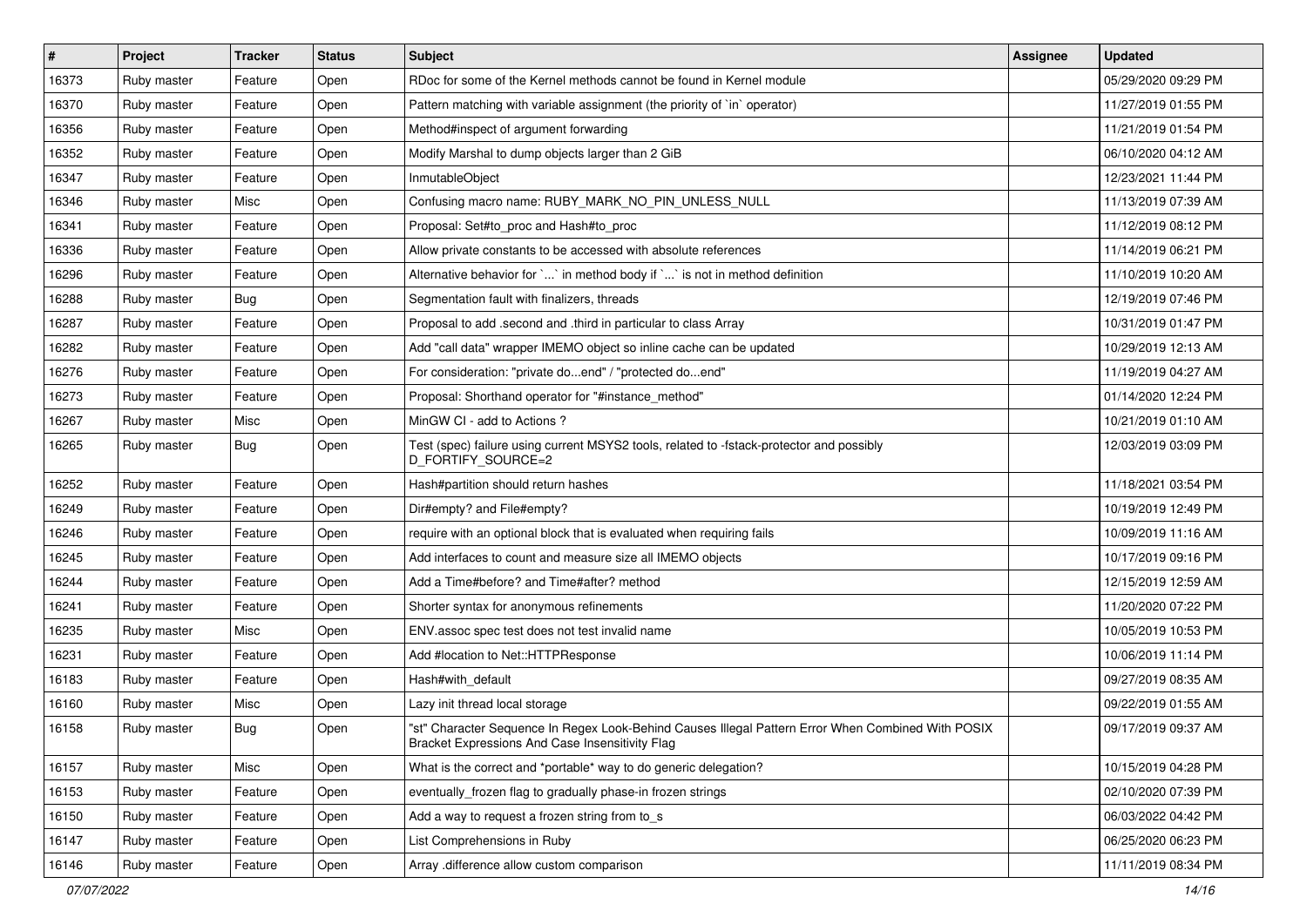| #     | Project     | <b>Tracker</b> | <b>Status</b> | <b>Subject</b>                                                                                                          | <b>Assignee</b> | <b>Updated</b>      |
|-------|-------------|----------------|---------------|-------------------------------------------------------------------------------------------------------------------------|-----------------|---------------------|
| 16145 | Ruby master | Bug            | Open          | regexp match error if mixing /i, character classes, and utf8                                                            |                 | 09/06/2019 05:52 AM |
| 16142 | Ruby master | Feature        | Open          | Implement code_range in Proc and Method                                                                                 |                 | 11/28/2019 07:43 AM |
| 16137 | Ruby master | Feature        | Open          | Add === to UnboundMethod                                                                                                |                 | 09/07/2019 11:05 AM |
| 16130 | Ruby master | Misc           | Open          | [Discussion / Ideas] Finding a good name for the concept of/behind guilds - primarily the NAME                          |                 | 08/27/2019 04:00 PM |
| 16128 | Ruby master | Feature        | Open          | Would it be possible for ruby to warn about case/when menu options separated by a trailing, but accidental              |                 | 08/26/2019 09:56 AM |
| 16118 | Ruby master | Feature        | Open          | Array .difference allow custom comparison                                                                               |                 | 12/23/2021 11:44 PM |
| 16115 | Ruby master | Feature        | Open          | Keyword arguments from method calls or ignore extra hash keys in splat                                                  |                 | 08/23/2019 12:53 AM |
| 16114 | Ruby master | Misc           | Open          | Naming of "beginless range"                                                                                             |                 | 10/08/2019 03:06 PM |
| 16113 | Ruby master | Feature        | Open          | Partial application                                                                                                     |                 | 03/02/2021 02:00 PM |
| 16104 | Ruby master | Feature        | Open          | Introduce merge_if and merge_if!                                                                                        |                 | 08/15/2019 06:54 AM |
| 16102 | Ruby master | Feature        | Open          | `Symbol#call`                                                                                                           |                 | 09/12/2019 09:25 AM |
| 16049 | Ruby master | Feature        | Open          | optimization for frozen dynamic string literals "#{exp}".dup and +"#{exp}"                                              |                 | 08/14/2019 04:30 PM |
| 16039 | Ruby master | Feature        | Open          | Array#contains? to check if one array contains another array                                                            |                 | 12/19/2019 06:47 AM |
| 16037 | Ruby master | Feature        | Open          | Allow multiple single/double-splatted variables in `in` pattern matching and introduce non-greedy-splatted<br>variables |                 | 08/04/2019 04:47 AM |
| 16031 | Ruby master | Feature        | Open          | Raise ArgumentError when creating Time objects with invalid day of month, instead of rolling into next<br>month         |                 | 06/20/2020 04:23 AM |
| 16018 | Ruby master | Feature        | Open          | Add a way to deprecate methods                                                                                          |                 | 09/02/2019 06:24 AM |
| 16005 | Ruby master | Feature        | Open          | A variation of Time.iso8601 that can parse yyyy-MM-dd HH:mm:ss                                                          |                 | 06/16/2022 01:08 AM |
| 16001 | Ruby master | Feature        | Open          | Provide an alias to Kernel#caller_locations(1,1) and Kernel#caller(1,1)                                                 |                 | 09/04/2019 02:31 PM |
| 15999 | Ruby master | Feature        | Open          | KeyError#inspect does not contain receiver and key                                                                      |                 | 07/14/2019 07:31 AM |
| 15993 | Ruby master | <b>Bug</b>     | Open          | 'require' doesn't work if there are Cyrillic chars in the path to Ruby dir                                              |                 | 07/09/2021 04:08 PM |
| 15948 | Ruby master | Feature        | Open          | ENV update takes multiple hashes as Hash#update                                                                         |                 | 06/21/2019 07:35 AM |
| 15945 | Ruby master | Feature        | Open          | Option to truncate in `String#ljust`, `String#rjust`, and `String#center`                                               |                 | 06/20/2019 02:39 PM |
| 15936 | Ruby master | Feature        | Open          | on error in lieu of rescue, raise                                                                                       |                 | 06/21/2019 07:05 PM |
| 15927 | Ruby master | Feature        | Open          | Allow string keys to be used for String#% and sprintf methods                                                           |                 | 06/17/2019 07:13 AM |
| 15922 | Ruby master | Feature        | Open          | Enumerable#partition(pattern)                                                                                           |                 | 06/14/2019 03:40 AM |
| 15914 | Ruby master | Feature        | Open          | mkmf without libruby                                                                                                    |                 | 06/12/2019 12:43 PM |
| 15909 | Ruby master | Feature        | Open          | Improve Thread#exit documentation                                                                                       |                 | 06/09/2019 12:05 AM |
| 15899 | Ruby master | Feature        | Open          | String#before and String#after                                                                                          |                 | 11/04/2019 08:57 PM |
| 15879 | Ruby master | Feature        | Open          | Proposal: Time#to_i accepts : unit keyword                                                                              |                 | 07/29/2019 07:32 AM |
| 15864 | Ruby master | Feature        | Open          | Proposal: Add methods to determine if it is an infinite range                                                           |                 | 08/22/2019 07:36 AM |
| 15861 | Ruby master | Feature        | Open          | Correctly parse 'file:c:/path/to/file' URIs                                                                             |                 | 05/18/2019 10:58 PM |